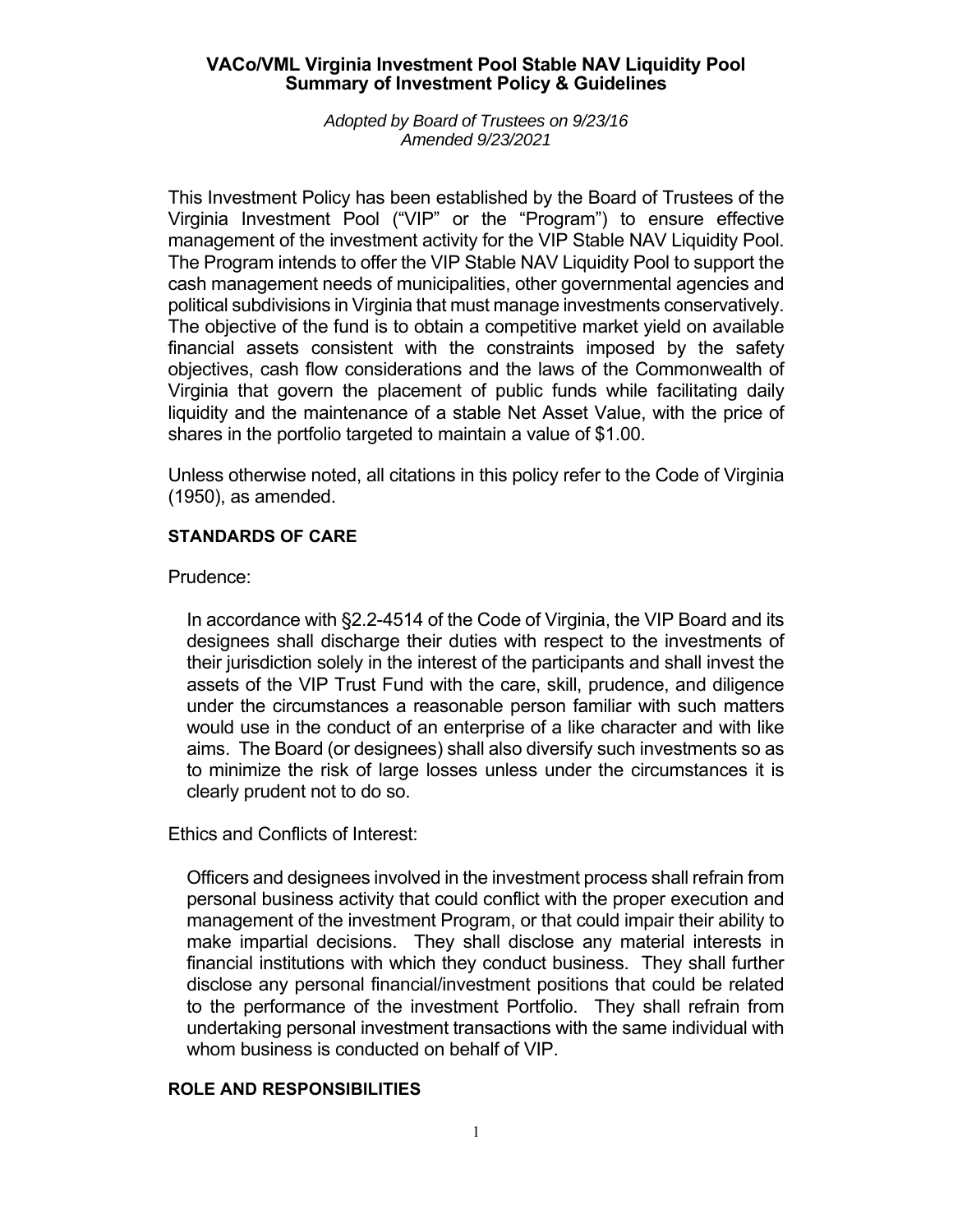The VIP Board is charged with setting policies for the Trust Fund, hiring the Investment Manager, selecting the custodian and contracting with the Administrator.

The VIP Administrator is responsible for the day-to-day administration of the Program.

The Investment Manager, Fund Accountant and Transfer Agent invests the assets of the Program consistent with the policies and objectives set by the Board and provides all necessary reporting to the VIP Administrator, the Board and the participants of the Pool.

The custodian takes delivery of securities purchased for the Program and provides all necessary reporting to the Investment Manager, Administrator and Board. The custodian must be qualified to do business in the Commonwealth of Virginia as a bank or trust company.

Collateral for savings and time deposits shall be pledged according to the provisions of the Security for Public Deposits Act and the requirements of the State Treasury Board regulations.

## **AUTHORIZED DEPOSITORY AND FEE SERVICE BANKS**

In order to ensure orderly and fair competition, the Board will routinely bid new fee services on an individual basis, when such service is not functionally linked to an existing banking process. Priority will be given to making certain that opportunities are presented to participants in a fair and orderly process.

- 1. Banks must be "qualified public depositories" as defined in the Code of Virginia Security for Public Deposits Act (§2.2-4401).
- 2. All commercial banks wishing to be authorized to provide services must report a minimum of 4% or greater Tier 1 (Core) capital in their Quarterly Call Report filed with the FDIC. If any bank were to report Tier 1 capital of less than 4%, the deposit and fee relationship will be considered in jeopardy and the Board or its designee will take appropriate and prudent action.
- 3. The Administrator will conduct a review of the condition of each authorized financial institution, as required, in the judgment of the Administrator and/or the Board. The Administrator may undertake interim reviews as conditions dictate.

### **INVESTMENT OBJECTIVE**

The VIP Stable NAV Liquidity Pool is a fixed income investment portfolio designed to provide another pooled investment alternative to those Participants who desire a Stable NAV investment option for their cash management needs. The Fund's investment objectives are: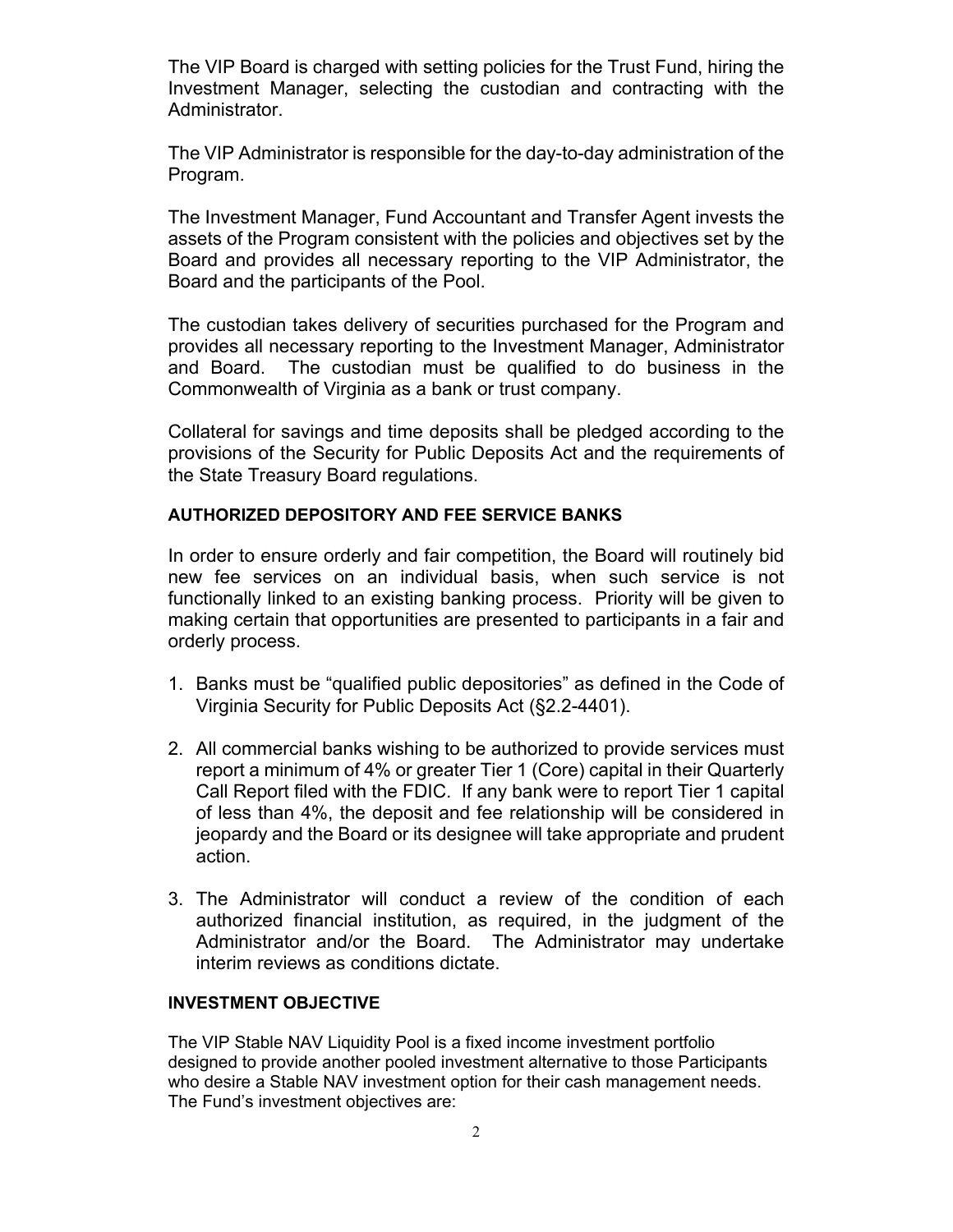- 1. Safety & Preservation of Principal
- 2. Daily Liquidity
- 3. Transparency and
- 4. Competitive Yields

The Fund's investments will conform to the Allowable Investments detailed in this Investment Policy to meet Standard & Poor's Principal Stability Fund AAAm rating requirements. The AAAm rating is the highest attainable rating for a Local Government Investment Pool.

# **PURCHASE OF INVESTMENTS**

INVESTMENT POLICIES AND STANDARDS

There are certain standards of "adequacy" and "appropriateness" set by the Board, in addition to the creditworthiness of an institution, against which offers shall be measured when purchasing investments. For example, diversification reduces overall portfolio risks while attaining market average rates of return. The policies and standards which regulate specific investments and the composition of the investment Portfolio shall include, but not be limited to, the following:

- 1. No investment shall be purchased if its ratings from nationally recognized ratings firms are not at or above the minimum required in the Code of Virginia. Negative rating qualifications (such as AA- or A1-) will not exclude the instrument.
- 2. No more than thirty-five percent of the VIP Portfolio shall be invested in commercial paper.
- 3. No more than five percent of the VIP Portfolio shall be invested in the commercial paper of a single issuing corporation.
- 4. The fund will maintain a dollar-weighted average maturity to reset (WAMR) of 60 days or less and a dollar-weighted average maturity to final (WAMF) of 120 days or less.
- 5. The Investment Manager shall endeavor to maintain an appropriate diversification in the Portfolio. The Investment Manager will diversify instruments and institutions in order to reduce overall portfolio risk while attaining market rates of return.

The Board may add, delete or modify standards of investment at its discretion in response to changing economic, national or international conditions.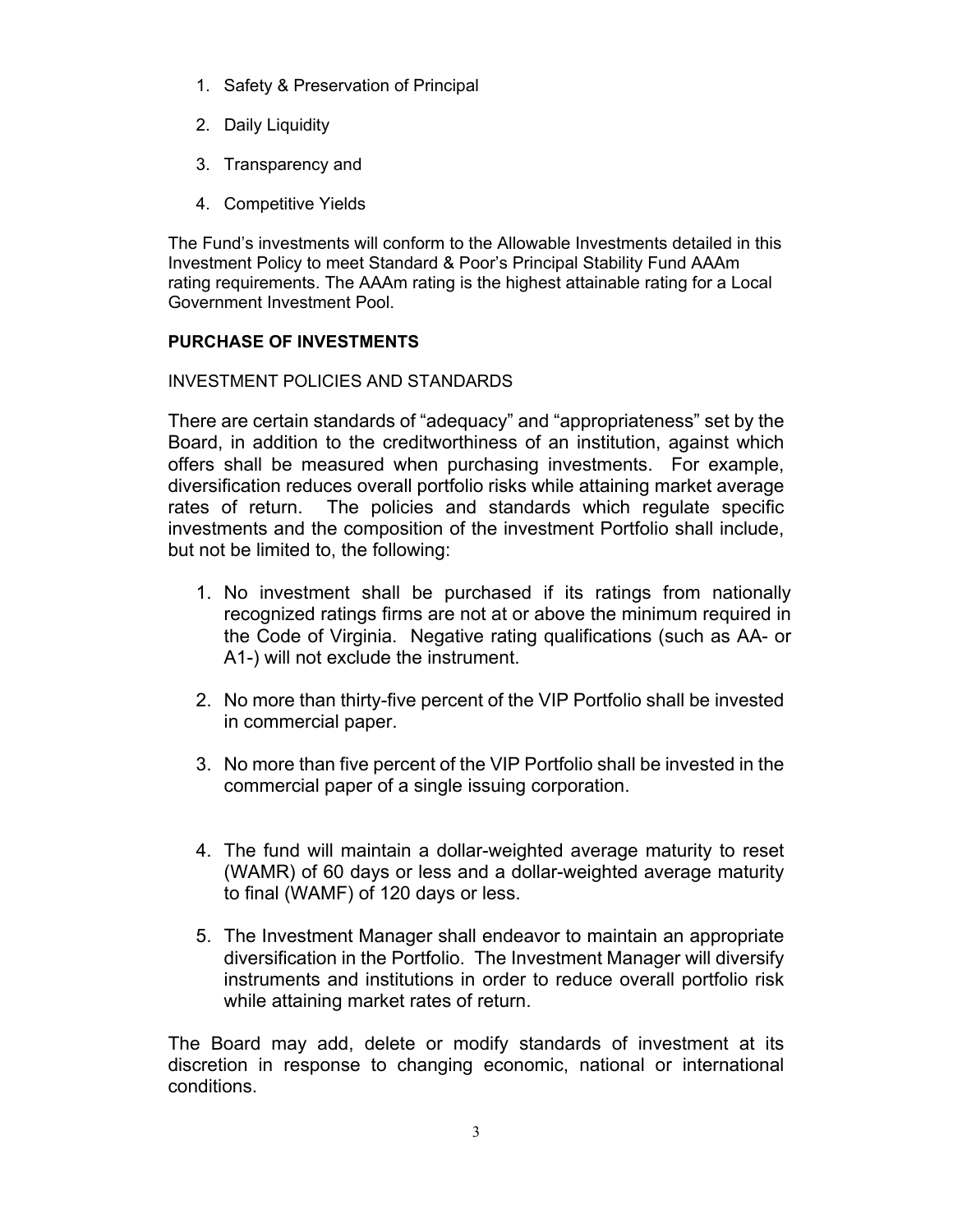### ALLOWABLE INVESTMENTS

The Board must limit investments to those allowed by the Code of Virginia. The Board, however, may restrict investments beyond the limits imposed by the Code if such restrictions serve the purpose of further safeguarding invested funds or are in the best interests of the Trust Fund's investors

The allowable types of investments under the Code of Virginia for nonsinking funds are as follows:

- 1. Bonds, notes and other evidences of indebtedness of the Commonwealth of Virginia, and other evidences of indebtedness unconditionally guaranteed as to payment of principal and interest by the Commonwealth of Virginia.
- 2. Bonds, notes and other obligations of the United States, and securities unconditionally guaranteed as to the payment of principal and interest by the United States, or any agency thereof. The evidences of indebtedness enumerated by this subdivision may be held directly, or in the form of repurchase agreements collateralized by such debt securities, or in the form of securities of any open-end or closed-end management type investment company or investment trust registered under the Investment Company Act of 1940, provided that the portfolio of such investment company or investment trust is limited to such evidences of indebtedness, or repurchase agreements collateralized by such debt securities, or securities of other such investment companies or investment trusts whose portfolios are so restricted
- 3. Bonds, notes and other evidences of indebtedness of any state of the United States upon which there is no default and upon which there has been no default for more than ninety days; provided, that within the twenty fiscal years next preceding the making of such investment, such state has not been in default for more than ninety days in the payment of any part of principal or interest of any debt authorized by the legislature of such state to be contracted.
- 4. Bonds, notes and other evidences of indebtedness of any county, city, town, district, authority or other public body in the Commonwealth upon which there is no default; provided, that if the principal and interest be payable from revenues or tolls and the project has not been completed, or if completed, has not established an operating record of net earnings available for payment of principal and interest equal to estimated requirements for that purpose according to the terms of the issue, the standards of judgment and care required in Article 2 (§ 26-45.3 et seq.) of Chapter 3 of Title 26, without reference to this section, shall apply.

In any case in which an authority, having an established record of net earnings available for payment of principal and interest equal to estimated requirements for that purpose according to the terms of the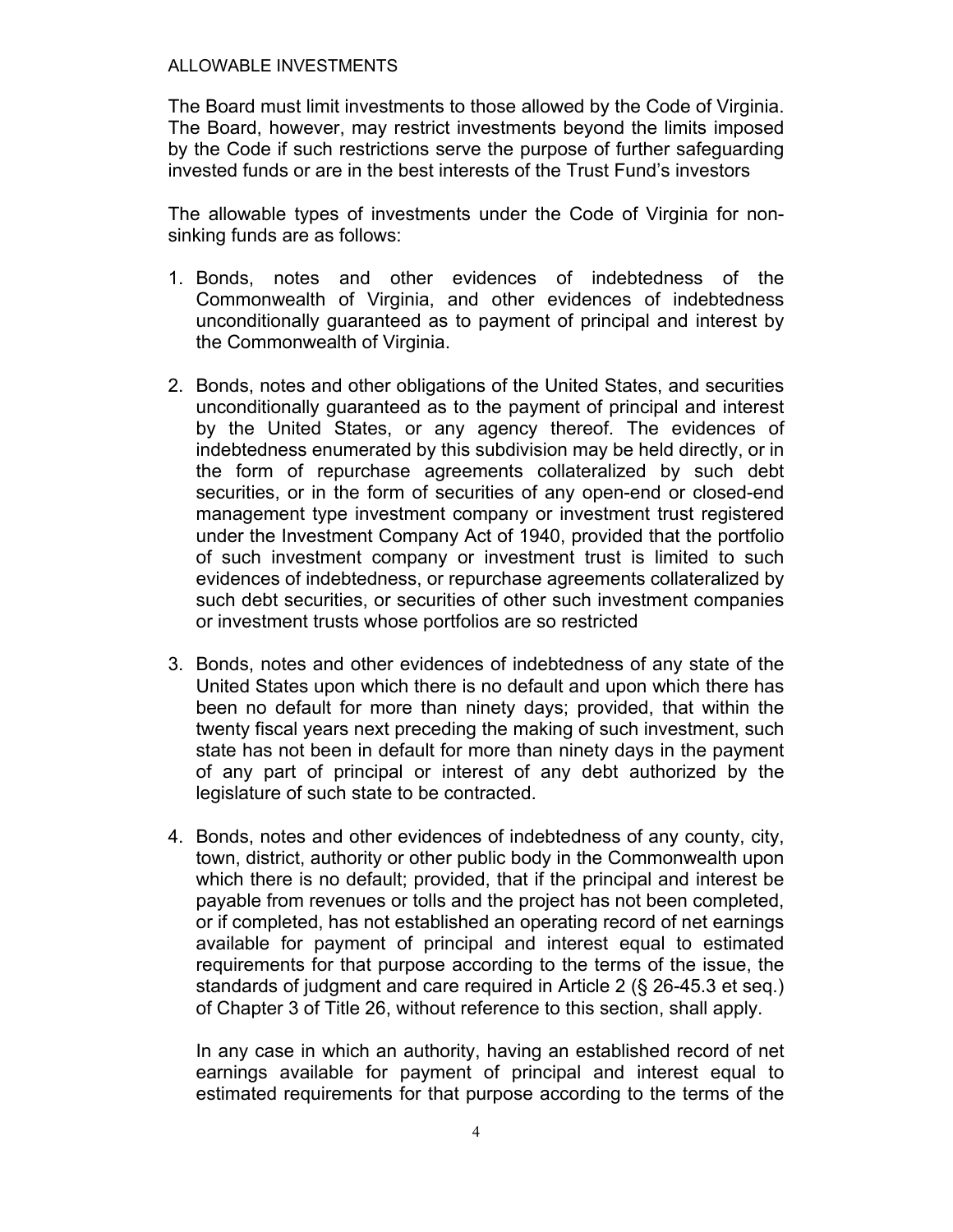issue, issues additional evidences of indebtedness for the purposes of acquiring or constructing additional facilities of the same general character that it is then operating, such additional evidences of indebtedness shall be governed by the provisions of this section without limitation.

- 5. Legally authorized bonds, notes and other evidences of indebtedness of any city, county, town or district situated in any one of the states of the United States upon which there is no default and upon which there has been no default for more than ninety days; provided, that (i) within the twenty fiscal years next preceding the making of such investment, such city, county, town or district has not been in default for more than ninety days in the payment of any part of principal or interest of any stock, bond, note or other evidence of indebtedness issued by it; (ii) such city, county, town or district shall have been in continuous existence for at least twenty years; (iii) such city, county, town or district has a population, as shown by the federal census next preceding the making of such investment, of not less than 25,000 inhabitants; (iv) the stocks, bonds, notes or other evidences of indebtedness in which such investment is made are the direct legal obligations of the city, county, town or district issuing the same; (v) the city, county, town or district has power to levy taxes on the taxable real property therein for the payment of such obligations without limitation of rate or amount; and (vi) the net indebtedness of such city, county, town or district (including the issue in which such investment is made), after deducting the amount of its bonds issued for self-sustaining public utilities, does not exceed ten percent of the value of the taxable property in such city, county, town or district, to be ascertained by the valuation of such property therein for the assessment of taxes next preceding the making of such investment.
- 6. Savings accounts or time deposits in any bank or savings and loan association within the Commonwealth of Virginia, providing such bank or savings and loan association is a "qualified public depository". Such savings accounts or time deposits must meet the collateralization requirements as set forth in the Virginia Security for Public Deposits Act and the regulations of the State Treasury Board. The collateral must be a security or securities allowable as a direct investment with a market value of not less than fifty percent of the deposit amount where the depository is a commercial bank and not less than one hundred percent of the deposit amount where the depository is a savings and loan or savings bank. This collateral must be pledged to the Treasury Board and held by the Board in its designated trust depository or another depository approved by the Board (§58.1-3149 and §2.2-4400)
- 7. Repurchase agreements which are collateralized with securities that are approved for direct investment. The Trust may require that physical possession of the collateral be taken (§2.2-4507). Physical possession must be taken when the term of the repurchase agreement exceeds ten days. Physical possession, for the purposes of this paragraph includes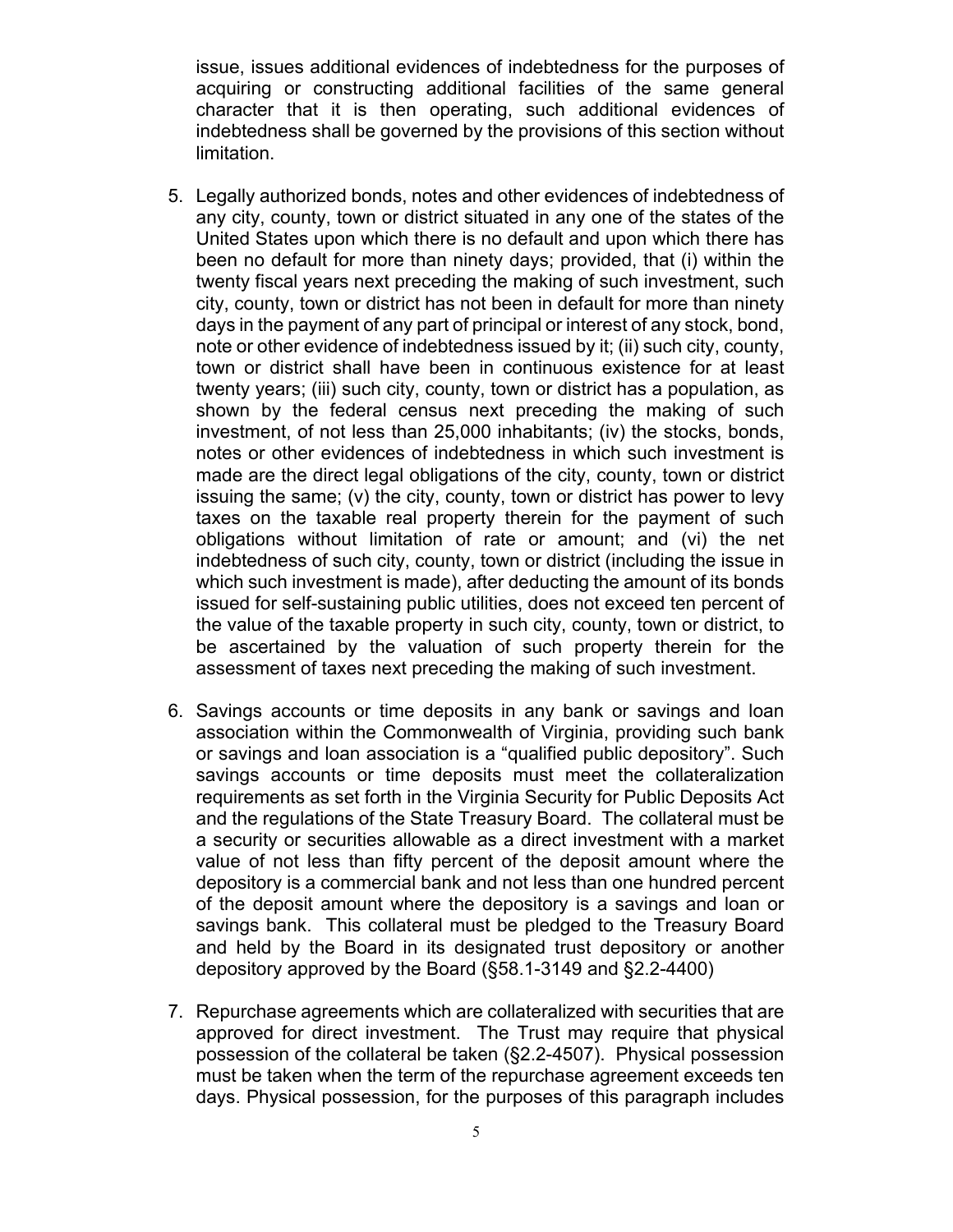Tri-Party Agreements. The Trust shall execute a master repurchase agreement with the bank or broker/dealer, which is the counterparty to the repurchase transaction, prior to entering into any repurchase transaction.

- 8. Bankers' acceptances from "prime quality" institutions. Prime quality shall be as determined by one or more nationally recognized rating agencies. (§2.2-4504)
- 9. "Prime quality" commercial paper (§2.2-4502). "Prime quality" shall be as rated by at least two of the following: Moody's Investors Service, Inc., within its NCO/Moody's rating of P1; by Standard & Poor's, Inc., within its rating of A-1; or by Fitch Investor's Services, Inc., within its rating of F-1; or by their corporate successors (§2.2-4502.3).
- 10. "High quality" corporate notes (§2.2-4510). High quality shall be defined as corporate notes that have received at least two of the following ratings: at least AA by Fitch Investor's Services, Inc., at least AA by Standard and Poor's, or at least Aa by Moody's Investors Service and a maturity of no more than 397 days.
- 11. Certificates representing ownership in either Treasury bond principal at maturity or its coupons for accrual periods. The underlying United States Treasury bonds or coupons shall be held by a safekeeping agent independent of the seller of the certificates. (§2.2-4505)
- 12. Open-end mutual funds, provided the funds are registered under the Security Act of Virginia or the Federal Investment Act of 1940 and that the investments by such Funds are restricted to securities approved for direct investments (§2.2-4508).
- 13. Negotiable certificates of deposit and negotiable bank deposit notes of domestic banks and domestic offices of foreign banks with at least two of the following ratings: at least F1 by Fitch Investor's Services, Inc., at least A-1 by Standard & Poor's, or at least P-1 by Moody's Investor Service, Inc., for maturities of one year (397 days) or less (§2.2-4509)
- 14. Non-negotiable certificates of deposit of banks certified as qualified to hold Virginia Public Deposits.

## **DIVERSIFICATION, MATURITY AND RATINGS LIMITS**

The Investment manager will diversify holdings of the investment instruments to avoid incurring unreasonable risk inherent in over-investing in any specific instruments or class of instruments, individual financial institution or maturity schedule; while attaining market average rates of return.

Length and allowable percentage of instruments, ratings and maturity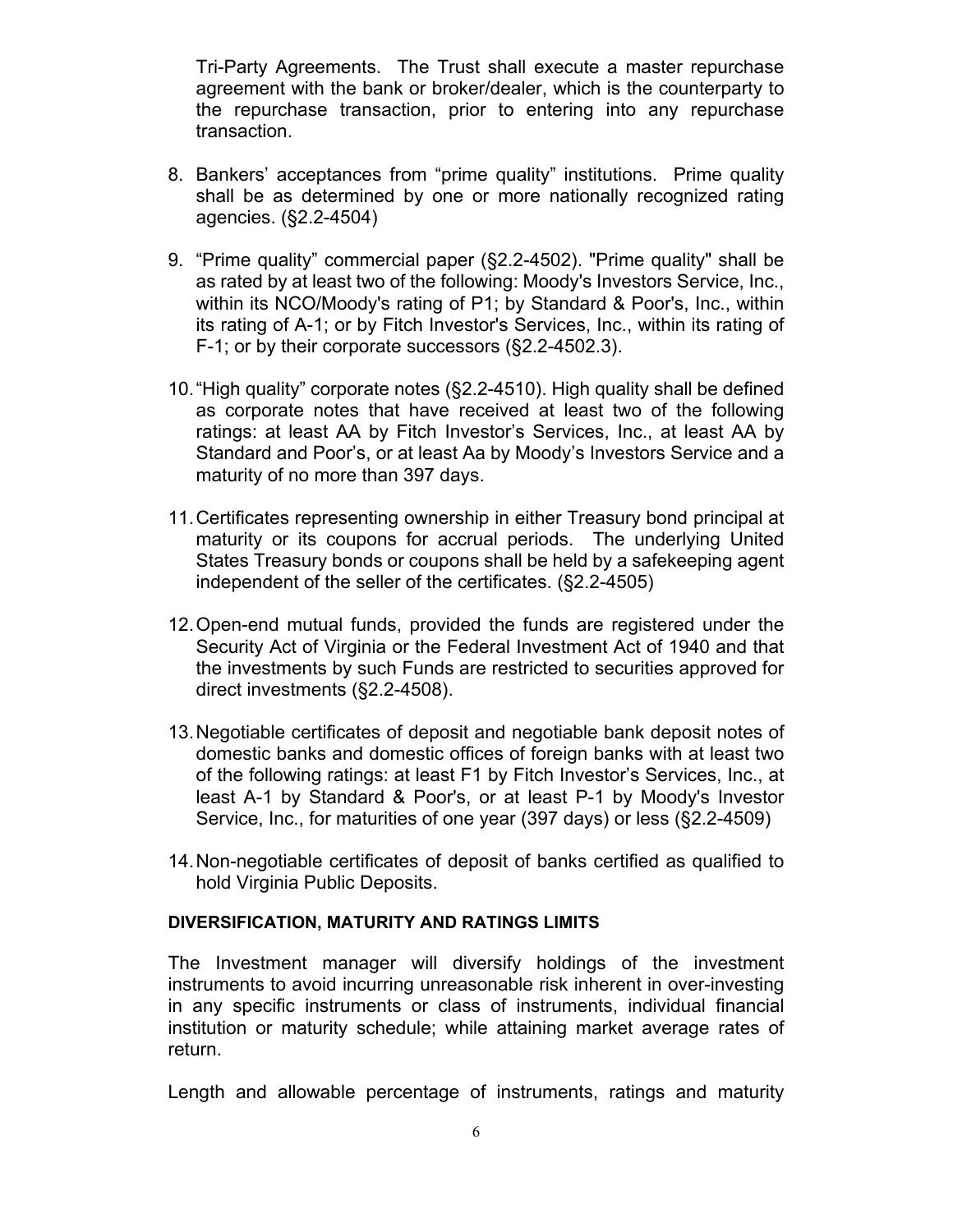scheduling shall meet Standard & Poor's Principal Stability Fund AAAm rating requirements.

- 1. No more than thirty-five percent of the VIP Stable NAV Liquidity Pool shall be invested in commercial paper.
- 2. No more than five percent of the VIP Stable Value Liquidity Pool shall be invested in the commercial paper of a single issuing corporation.
- 3. Minimum proportion of the fund's assets that is represented by the sum of (a) 'A-1+' rated investments and of (b) 'A-1' rated investments maturing within five business days is 50%
- 4. Maximum proportion of the fund's assets that is represented by 'A-1' rated investments maturing in more than five business days is 50%
- 5. The maximum final maturity per fixed rate investment, non-sovereign government floating rate investment and sovereign floating-rate investments rated below AA- is 13 months (397 days).
- 6. The maximum final maturity per sovereign government (including sovereign government related/guaranteed) floating-rate security rated AA- or higher is two years (762 days).

# **DELIVERY REQUIREMENTS**

Collateral for savings and time deposits shall be pledged according to the provisions of the Security for Public Deposits Act and the requirements of the State Treasury Board regulations.

All securities will be purchased on a delivery versus payment basis.

The Board must designate one or more institutions to act as custodian for all non-depository investments. Such institutions must be qualified to do business in the State of Virginia as banks or trust companies. Delivery to the designated trustee, in lieu of physical possession, meets these delivery requirements.

## **REPORTS OF INVESTMENT ACTIVITY TO THE BOARD**

The Investment Manager and the Administrator shall report to the Board on a regular basis, as determined by the Board, such information as the Board requires in order to fulfill its function. At its discretion, the Board may require additional information or clarification from the Investment Manager or the Administrator either orally or in writing.

## **COMPLIANCE WITH THE CODE OF VIRGINIA**

This policy seeks to restrict and define investment actions at a more detailed level than presented in the Code of Virginia.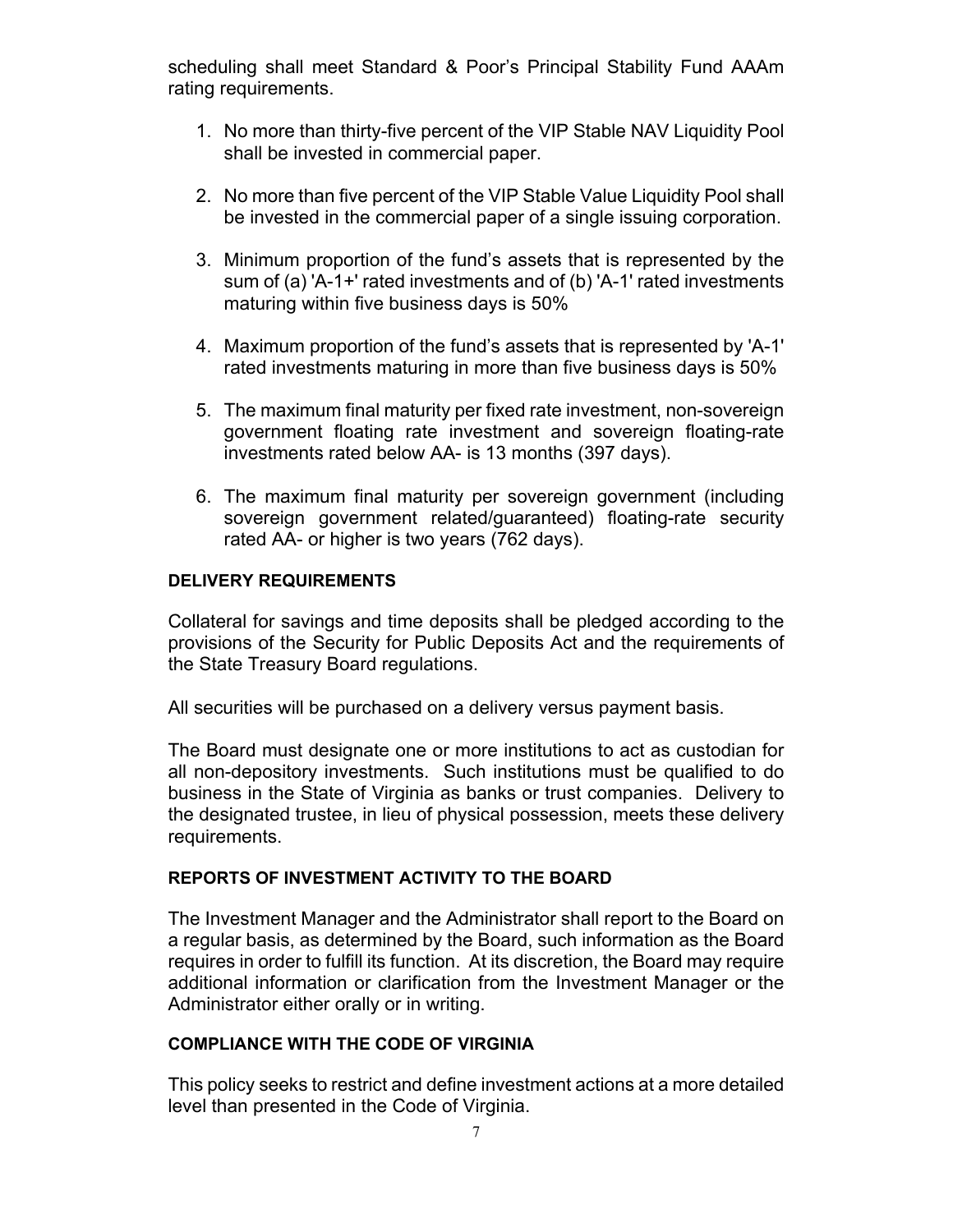In the absence of any issue or situation not specifically addressed by this policy; any action undertaken by the Investment Manager, the Administrator and/or their staffs, will at all times be in compliance with the Code of Virginia.

# **RELEVANT CODE SECTIONS**

## CHAPTER 44 VIRGINIA SECURITY FOR PUBLIC DEPOSITS ACT

# **§ 2.2-4400. Short title; declaration of intent; applicability.**

A. This chapter may be cited as the "Virginia Security for Public Deposits Act."

B. The General Assembly intends by this chapter to establish a single body of law applicable to the pledge of collateral for public deposits in financial institutions so that the procedure for securing public deposits may be uniform throughout the Commonwealth.

C. All public deposits in qualified public depositories that are required to be secured by other provisions of law or by a public depositor shall be secured pursuant to this chapter. Public depositors are required to secure their deposits pursuant to several applicable provisions of law, including but not limited to §§ 2.2-1813, 2.2-1815, 8.01-582, 8.01-600, 15.2-1512.1, 15.2-1615, 15.2-2625, 15.2-6611, 15.2-6637, 58.1-3149, 58.1-3150, 58.1-3154, and 58.1-3158.

D. This chapter, however, shall not apply to deposits made by the State Treasurer in out-of-state financial institutions related to master custody and tri-party repurchase agreements, provided that (i) such deposits do not exceed 10 percent of average monthly investment balances and (ii) the out-of-state financial institutions used for this purpose have received at least one of the following shortterm deposit ratings: (a) not less than A-1 by Standard & Poor's; (b) not less than P-1 by Moody's Investors Service, Inc.; or (c) not less than F1 by Fitch Ratings, Inc.

1973, c. 172, §§ 2.1-359, 2.1-361; 1984, c. 135; 2000, cc. 335, 352; 2001, c. 844; 2010, cc. 640, 674; 2020, c. 333.

## **§ 2.2-4401. Definitions.**

As used in this chapter, unless the context requires a different meaning:

"Dedicated method" or "opt-out method" means the securing of public deposits without accepting the contingent liability for the losses of public deposits of other qualified public depositories, pursuant to § 2.2-4404 and regulations and guidelines promulgated by the Treasury Board.

"Defaulting depository" means any qualified public depository determined to be in default or insolvent.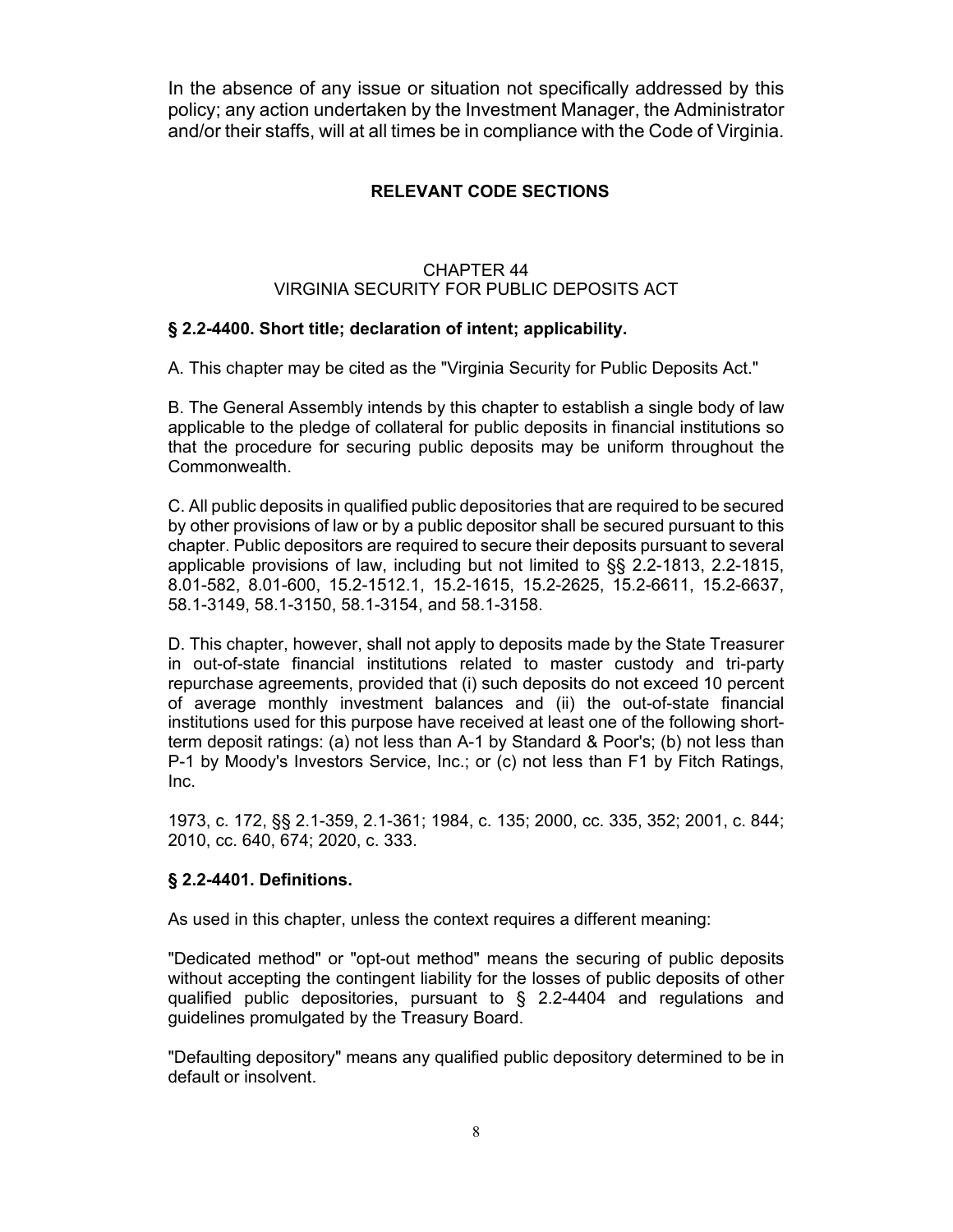"Default or insolvency" includes, but shall not be limited to, the failure or refusal of any qualified public depository to return any public deposit upon demand or at maturity and the issuance of an order of supervisory authority restraining such depository from making payments of deposit liabilities or the appointment of a receiver for such depository.

"Eligible collateral" means securities or instruments authorized as legal investments under the laws of the Commonwealth for public sinking funds or other public funds as well as Federal Home Loan Bank letters of credit issued in accordance with guidelines promulgated by the Treasury Board.

"Located in Virginia" means having a main office or branch office in the Commonwealth where deposits are accepted, checks are paid, and money is lent.

"Pooled method" means securing public deposits by accepting the contingent liability for the losses of public deposits of other qualified public depositories choosing this method, pursuant to  $\S$  2.2-4403 and regulations and guidelines promulgated by the Treasury Board.

"Public deposit" means moneys held by a public depositor who is charged with the duty to receive or administer such moneys and is acting in an official capacity, such moneys being deposited in any of the following types of accounts: nonnegotiable time deposits, demand deposits, savings deposits, or any other transaction accounts.

"Public depositor" means the Commonwealth or any county, city, town or other political subdivision thereof, including any commission, institution, committee, board, or officer of the foregoing and any state court.

"Qualified escrow agent" means the State Treasurer or any bank or trust company approved by the Treasury Board to hold collateral pledged to secure public deposits.

"Qualified public depository" means any national banking association, federal savings and loan association or federal savings bank located in Virginia, any bank, trust company or savings institution organized under Virginia law, or any state bank or savings institution organized under the laws of another state located in Virginia authorized by the Treasury Board to hold public deposits according to this chapter.

"Required collateral" of a qualified public depository means the amount of eligible collateral required to secure public deposits set by regulations or an action of the Treasury Board.

"Treasury Board" means the Treasury Board of the Commonwealth created by § 2.2-2415.

1973, c. 172, § 2.1-360; 1984, c. 135; 1987, c. 718; 1996, c. 77; 1998, cc. 20, 21; 2001, c. 844; 2008, c. 7; 2010, cc. 640, 674.

### **§ 2.2-4402. Collateral for public deposits.**

Qualified public depositories shall elect to secure deposits by either the pooled method or the dedicated method. Every qualified public depository shall deposit with a qualified escrow agent eligible collateral equal to or in excess of the required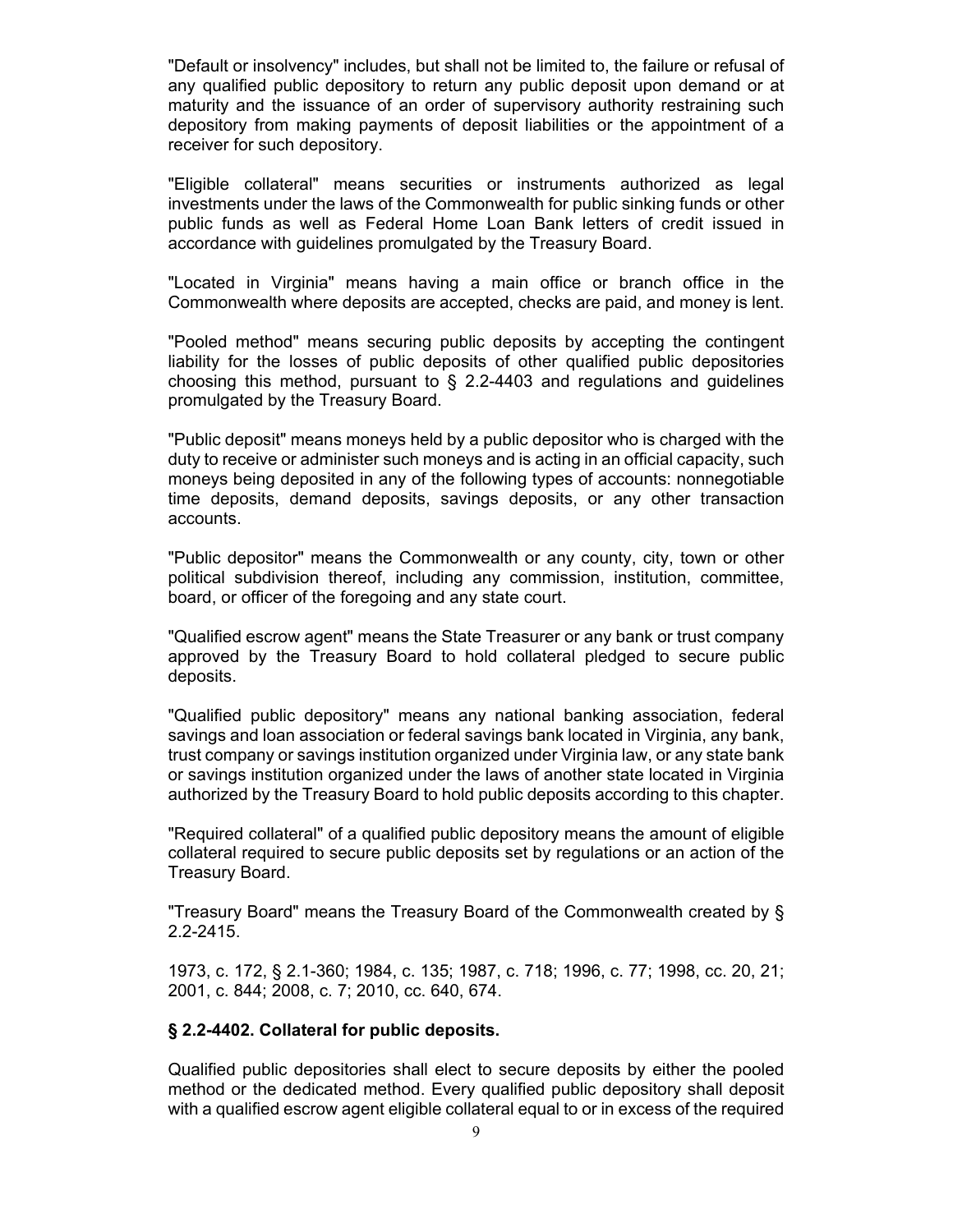collateral. Eligible collateral shall be valued as determined by the Treasury Board. Substitutions and withdrawals of eligible collateral may be made as determined by the Treasury Board.

Notwithstanding any other provisions of law, no qualified public depository shall be required to give bond or pledge securities or instruments in the manner herein provided for the purpose of securing deposits received or held in the trust department of the depository and that are secured as required by § 6.2-1005 of the Code of Virginia or that are secured pursuant to Title 12, § 92a of the United States Code by securities of the classes prescribed by § 6.2-1005 of the Code of Virginia.

No qualified public depository shall accept or retain any public deposit that is required to be secured unless it has deposited eligible collateral equal to its required collateral with a qualified escrow agent pursuant to this chapter.

1973, c. 172, § 2.1-362; 2001, c. 844; 2010, cc. 640, 674.

#### **§ 2.2-4403. Procedure for payment of losses by pooled method.**

When the Treasury Board determines that a qualified public depository securing public deposits in accordance with this section is a defaulting depository, it shall as promptly as practicable take steps to reimburse public depositors for uninsured public deposits using the following procedures:

1. The Treasury Board shall ascertain the amount of uninsured public deposits held by the defaulting depository, either with the cooperation of the Commissioner of Financial Institutions, the receiver appointed for such depository, or by any other means available.

2. The amount of such uninsured public deposits ascertained as provided in subdivision 1, plus any costs associated with liquidation, shall be assessed by the Treasury Board first against the defaulting depository to the extent of the full realizable market value of the collateral pledged to secure its public deposits.

3. In the event the realized value of the pledged collateral in subdivision 2 is insufficient to satisfy the liability of the defaulting depository to its public depositors and the Treasury Board, the Treasury Board shall assess the remaining liability against all other qualified public depositories securing public deposits according to the following ratio: total average public deposit balance for each qualified public depository held during the immediately preceding twelve months divided by the total average public deposit balance for the same period held by all qualified public depositories under this section other than the defaulting depository.

4. Assessments made by the Treasury Board in accordance with subdivision 3 shall be payable by the close of business on the second business day following demand. Upon the failure of any qualified public depository to pay such assessment when due, the State Treasurer shall promptly take possession of the eligible collateral deposited with the non-paying depository's escrow agent and liquidate the same to the extent necessary to pay the original assessment plus any additional costs necessary to liquidate the collateral.

5. Upon receipt of such assessments and the net proceeds of the eligible collateral liquidated from the State Treasurer, the Treasury Board shall reimburse the public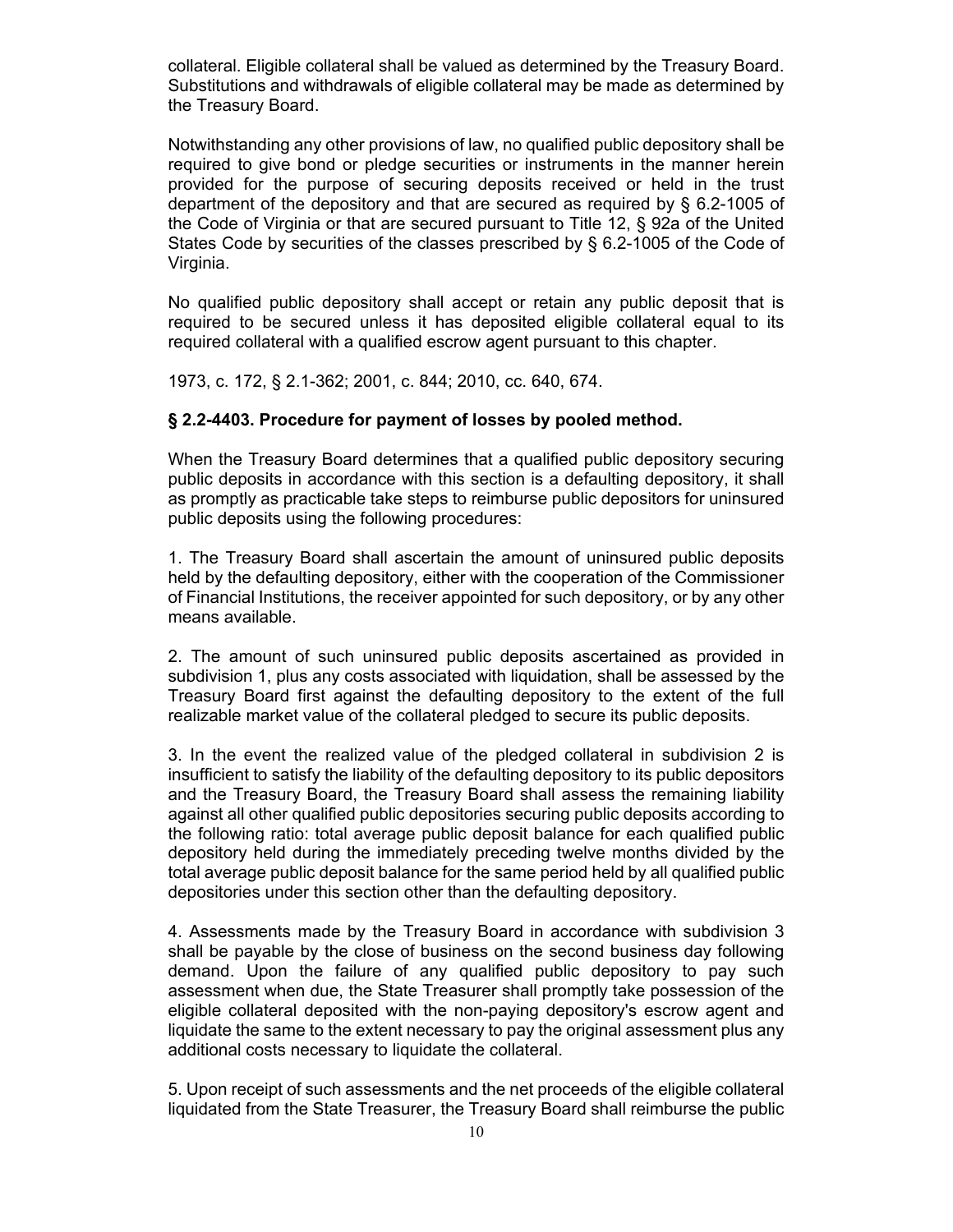depositors to the extent of the defaulting depository's liability to them, net of any applicable deposit insurance.

1973, c. 172, § 2.1-363; 1978, c. 14; 1984, c. 135; 2001, c. 844; 2009, c. 64; 2010, cc. 640, 674.

#### **§ 2.2-4404. Procedure for payment of losses by dedicated method.**

When the Treasury Board determines that a qualified public depository securing public deposits in accordance with this section is a defaulting depository, it shall as promptly as practicable take steps to reimburse public depositors of all uninsured public deposits using the following procedures:

1. The Treasury Board shall ascertain the amount of uninsured public deposits held by the defaulting depository with the cooperation of the Commissioner of Financial Institutions, the receiver appointed for such depository or by any other means available.

2. The amount of such uninsured public deposits ascertained as provided in subdivision 1, plus any costs associated with liquidation of the eligible collateral of the defaulting depository, shall be assessed by the Treasury Board against the defaulting depository. The State Treasurer shall promptly take possession of the eligible collateral deposited by such depository with the depository's escrow agent, as is necessary to satisfy the assessment of the Treasury Board and shall liquidate the same and turn over the net proceeds to the Treasury Board.

3. Upon receipt from the State Treasurer of the eligible collateral liquidated, the Treasury Board shall reimburse the public depositors from the proceeds of the collateral up to the extent of the depository's deposit liability to them, net of any applicable deposit insurance.

1984, c. 135, § 2.1-363.1; 2001, c. 844; 2009, c. 64; 2010, cc. 640, 674.

### **§ 2.2-4405. Powers of Treasury Board relating to the administration of this chapter.**

The Treasury Board shall have power to:

1. Make and enforce regulations and guidelines necessary and proper to the full and complete performance of its functions under this chapter;

2. Prescribe and enforce regulations and guidelines fixing terms and conditions consistent with this chapter under which public deposits must be secured;

3. Require additional collateral, in excess of the required collateral of any or all qualified public depositories as it may determine prudent under the circumstances;

4. Determine what securities or instruments shall be acceptable as eligible collateral, and fix the percentage of face value or market value of such securities or instruments that can be used to secure public deposits;

5. Establish guidelines to permit banks to withdraw from the procedures for the payment of losses under § 2.2-4403 and instead be governed by the procedures for the payment of losses under § 2.2-4404, consistent with the primary purpose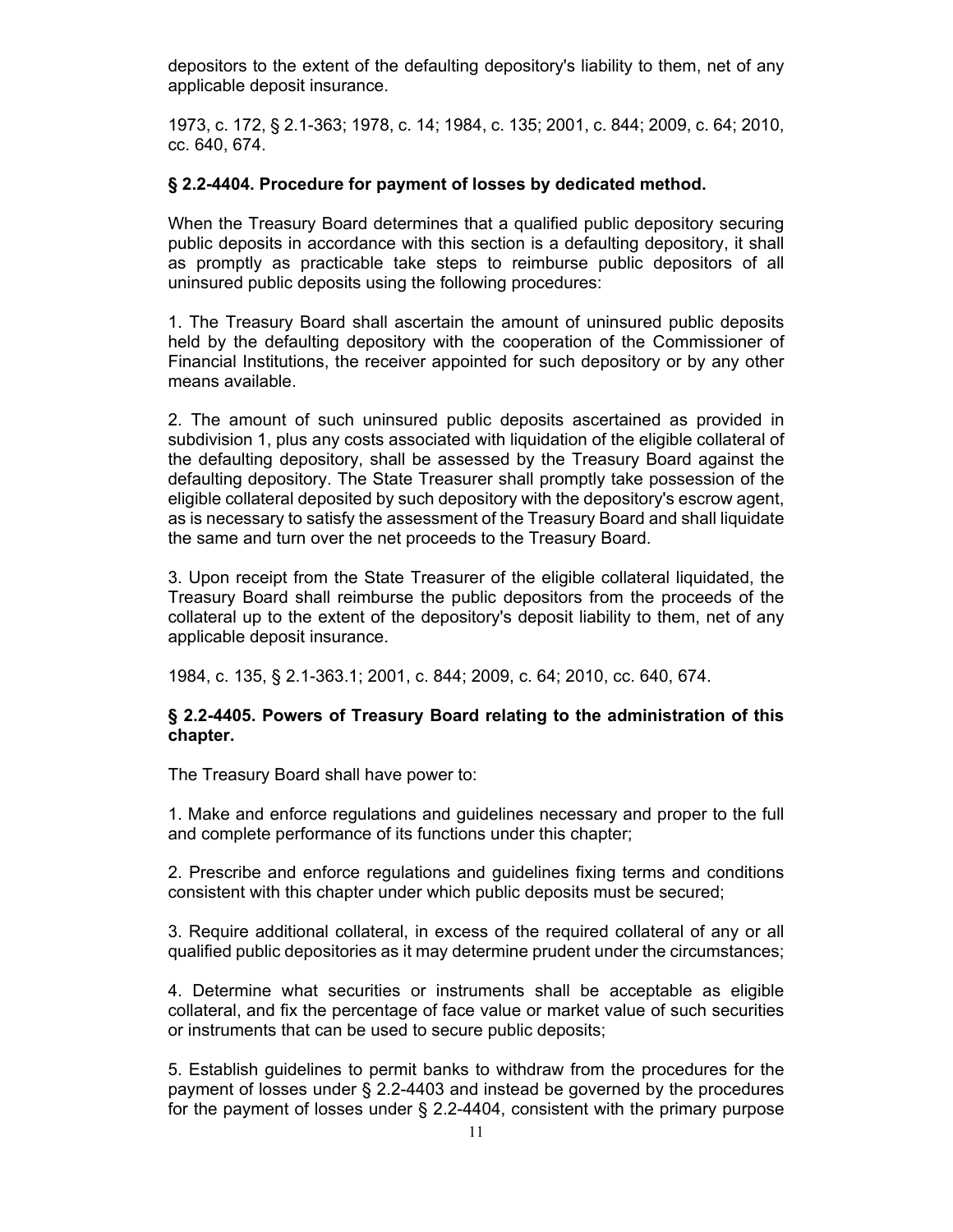of protecting public deposits;

6. Require any qualified public depository to provide information concerning its public deposits as requested by the Treasury Board; and

7. Determine when a default or insolvency has occurred and to take such action as it may deem advisable for the protection, collection, compromise or settlement of any claim arising in case of default or insolvency.

1973, c. 172, § 2.1-364; 2001, c. 844; 2009, c. 64; 2010, cc. 640, 674.

### **§ 2.2-4406. Subrogation of Treasury Board to depositor's rights; payment of sums received from distribution of assets.**

Upon payment in full to any public depositor on any claim presented pursuant to § 2.2-4403 or 2.2-4404, the Treasury Board shall be subrogated to all of such depositor's rights, title and interest against the depository in default or insolvent and shall share in any distribution of such defaulting or insolvent depository's assets ratably with other depositors. Any sums received from any such distribution shall be paid to the other qualified public depositories against which assessments were made, in proportion to such assessments, net of any proper payment or expense of the Treasury Board in enforcing any such claim.

1973, c. 172, § 2.1-365; 2001, c. 844; 2010, cc. 640, 674.

§ 2.2-4407. Mandatory deposit of public funds in qualified public depositories. Public deposits required to be secured pursuant to this chapter shall be deposited in a qualified public depository.

1973, c. 172, § 2.1-366; 2001, c. 844; 2010, cc. 640, 674.

### **§ 2.2-4408. Authority to make public deposits.**

A. All public depositors are hereby authorized to make public deposits under their control in qualified public depositories, securing such public deposits pursuant to this chapter.

B. Local officials handling public deposits in the Commonwealth may not require from a qualified public depository any pledge of collateral for their deposits in excess of the requirements of this chapter.

1973, c. 172, § 2.1-367; 1980, c. 538, § 2.1-234.5; 1998, cc. 20, 21; 2001, c. 844; 2010, cc. 640, 674.

### **§ 2.2-4409. Authority to secure public deposits; acceptance of liabilities and duties by public depositories.**

All qualified public depositories are hereby authorized to secure public deposits in accordance with this chapter and shall be deemed to have accepted the liabilities and duties imposed upon it pursuant to this chapter.

1973, c. 172, § 2.1-368; 2001, c. 844; 2010, cc. 640, 674.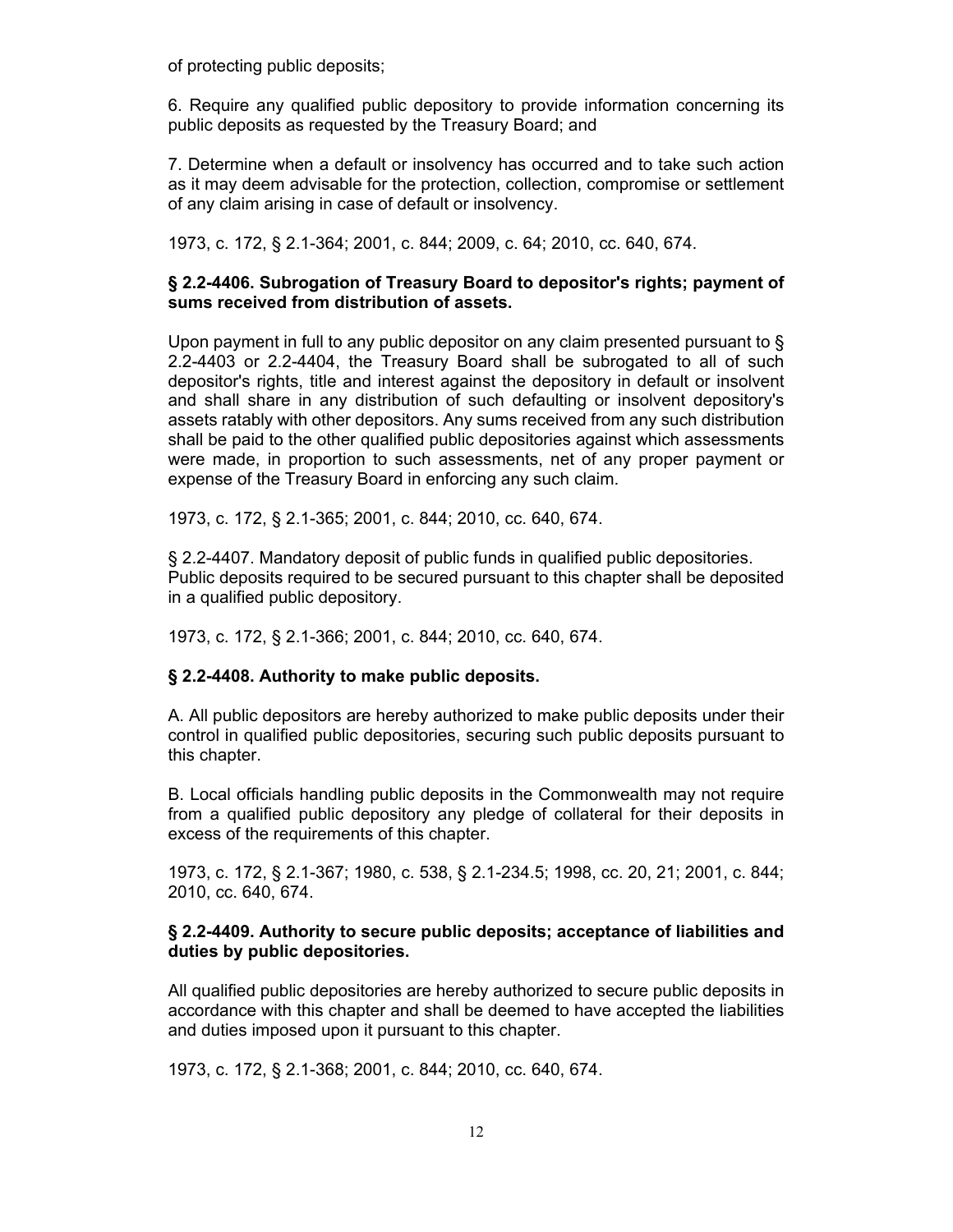### **§ 2.2-4410. Liability of public depositors.**

When deposits are made in accordance with this chapter no official of a public depositor shall be personally liable for any loss resulting from the default or insolvency of any qualified public depository in the absence of negligence, malfeasance, misfeasance, or nonfeasance on his part or on the part of his agents.

1973, c. 172, § 2.1-370; 2001, c. 844; 2010, cc. 640, 674.

### **§ 2.2-4411. Reports of qualified public depositories.**

By the tenth day after the end of each calendar reporting month or when requested by the Treasury Board each qualified public depository shall submit to the Treasury Board an electronic report of such data required by the Treasury Board to demonstrate that the current market value of its pledged collateral was equal to or greater than the amount of required collateral for the previous month, certified as to its accuracy by an authorized official of the qualified public depository.

Upon request by a public depositor, a qualified public depository shall provide a schedule detailing the public deposit accounts reported to the Treasury Board for that depositor, as well as the amount of total public deposits held by that depository at the close of the applicable month and the total market value of the collateral securing such public deposits.

1973, c. 172, § 2.1-369; 1979, c. 154; 2001, c. 844; 2010, cc. 640, 674.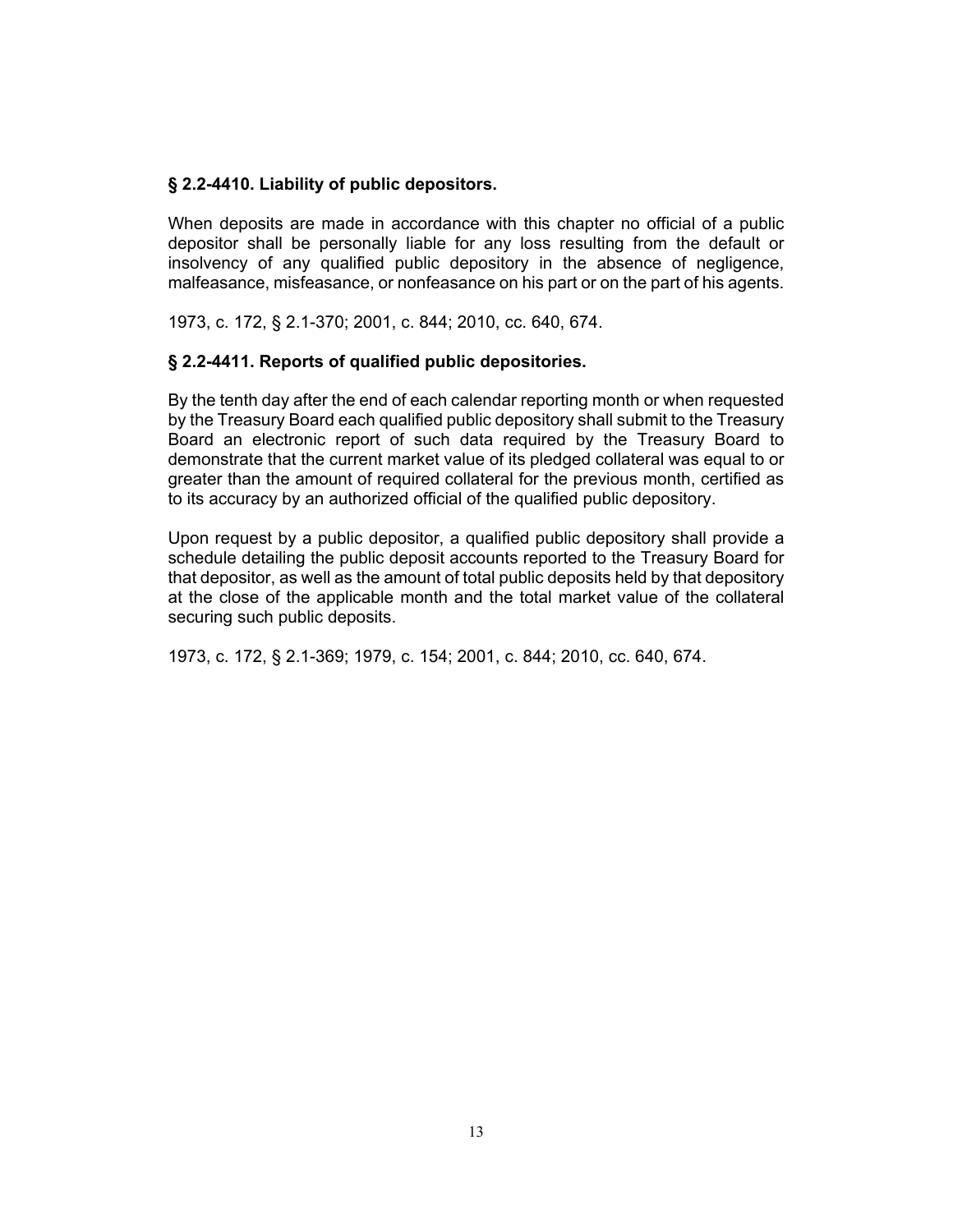### CHAPTER 45 INVESTMENT OF PUBLIC FUNDS ACT

## **§ 2.2-4500. Legal investments for public sinking funds.**

The Commonwealth, all public officers, municipal corporations, other political subdivisions and all other public bodies of the Commonwealth may invest any sinking funds belonging to them or within their control in the following securities:

1. Bonds, notes and other evidences of indebtedness of the Commonwealth, and securities unconditionally guaranteed as to the payment of principal and interest by the Commonwealth.

2. Bonds, notes and other obligations of the United States, and securities unconditionally guaranteed as to the payment of principal and interest by the United States, or any agency thereof. The evidences of indebtedness enumerated by this subdivision may be held directly, or in the form of repurchase agreements collateralized by such debt securities, or in the form of securities of any open-end or closed-end management type investment company or investment trust registered under the Investment Company Act of 1940, provided that the portfolio of such investment company or investment trust is limited to such evidences of indebtedness, or repurchase agreements collateralized by such debt securities, or securities of other such investment companies or investment trusts whose portfolios are so restricted.

3. Bonds, notes and other evidences of indebtedness of any county, city, town, district, authority or other public body of the Commonwealth upon which there is no default; provided, that such bonds, notes and other evidences of indebtedness of any county, city, town, district, authority or other public body are either direct legal obligations of, or those unconditionally guaranteed as to the payment of principal and interest by the county, city, town, district, authority or other public body in question; and revenue bonds issued by agencies or authorities of the Commonwealth or its political subdivisions upon which there is no default.

4. Bonds and other obligations issued, guaranteed or assumed by the International Bank for Reconstruction and Development, bonds and other obligations issued, guaranteed or assumed by the Asian Development Bank and bonds and other obligations issued, guaranteed or assumed by the African Development Bank.

5. Savings accounts or time deposits in any bank or savings institution within the Commonwealth provided the bank or savings institution is approved for the deposit of other funds of the Commonwealth or other political subdivision of the Commonwealth.

1956, c. 184, § 2-297; 1958, c. 102; 1966, c. 677, § 2.1-327; 1970, c. 75; 1974, c. 288; 1986, c. 270; 1988, cc. 526, 834; 1996, cc. 77, 508; 2001, c. 844.

### **§ 2.2-4501. Legal investments for other public funds.**

A. The Commonwealth, all public officers, municipal corporations, other political subdivisions and all other public bodies of the Commonwealth may invest any and all moneys belonging to them or within their control, other than sinking funds, in the following: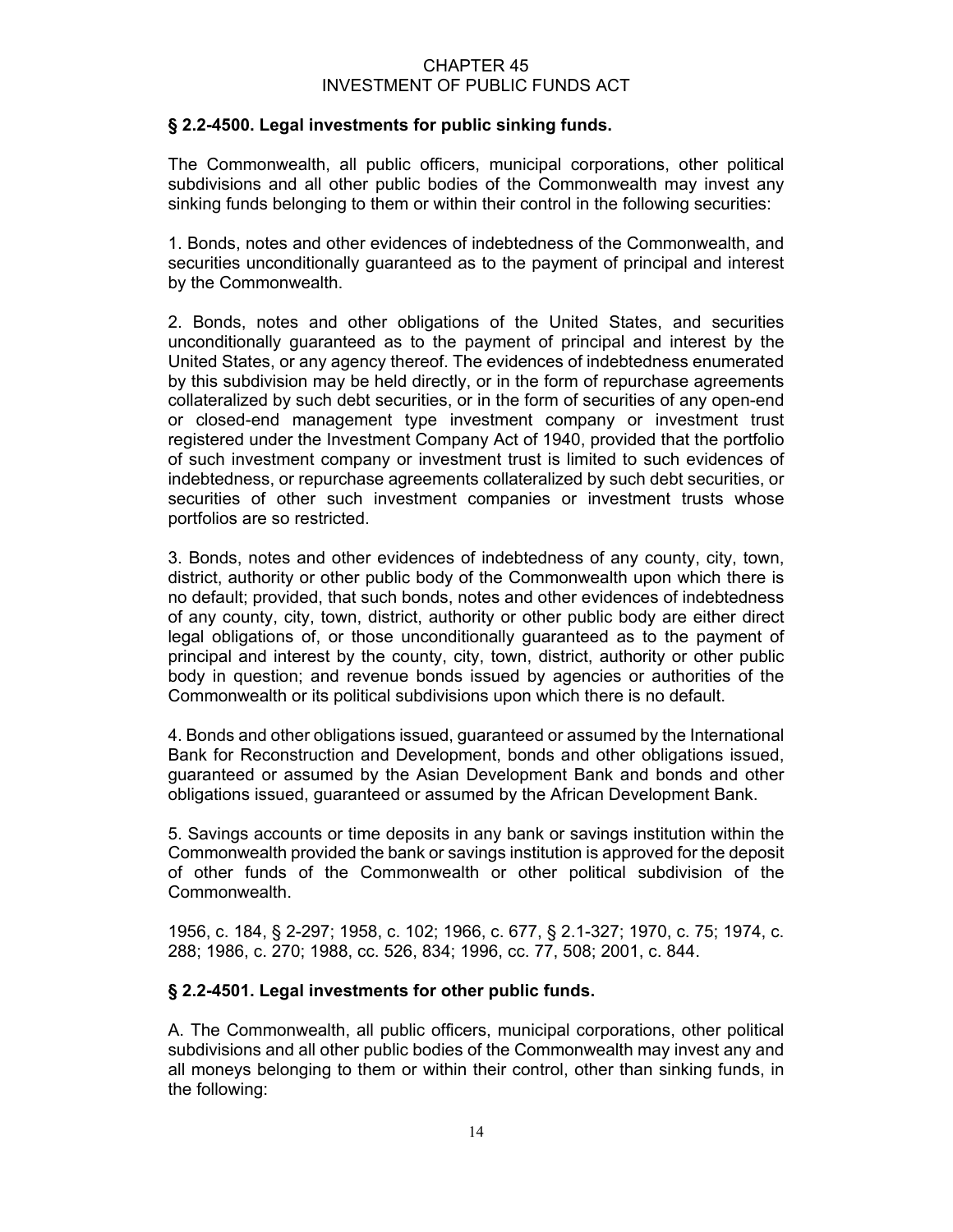1. Stocks, bonds, notes, and other evidences of indebtedness of the Commonwealth and those unconditionally guaranteed as to the payment of principal and interest by the Commonwealth.

2. Bonds, notes and other obligations of the United States, and securities unconditionally guaranteed as to the payment of principal and interest by the United States, or any agency thereof. The evidences of indebtedness enumerated by this subdivision may be held directly, or in the form of repurchase agreements collateralized by such debt securities, or in the form of securities of any open-end or closed-end management type investment company or investment trust registered under the Investment Company Act of 1940, provided that the portfolio of such investment company or investment trust is limited to such evidences of indebtedness, or repurchase agreements collateralized by such debt securities, or securities of other such investment companies or investment trusts whose portfolios are so restricted.

3. Stocks, bonds, notes and other evidences of indebtedness of any state of the United States upon which there is no default and upon which there has been no default for more than 90 days, provided that within the 20 fiscal years next preceding the making of such investment, such state has not been in default for more than 90 days in the payment of any part of principal or interest of any debt authorized by the legislature of such state to be contracted.

4. Stocks, bonds, notes and other evidences of indebtedness of any county, city, town, district, authority or other public body in the Commonwealth upon which there is no default, provided that if the principal and interest be payable from revenues or tolls and the project has not been completed, or if completed, has not established an operating record of net earnings available for payment of principal and interest equal to estimated requirements for that purpose according to the terms of the issue, the standards of judgment and care required in Article 9 (§ 64.2- 780 et seq.) of Chapter 7 of Title 64.2, without reference to this section, shall apply.

In any case in which an authority, having an established record of net earnings available for payment of principal and interest equal to estimated requirements for that purpose according to the terms of the issue, issues additional evidences of indebtedness for the purposes of acquiring or constructing additional facilities of the same general character that it is then operating, such additional evidences of indebtedness shall be governed by the provisions of this section without limitation.

5. Legally authorized stocks, bonds, notes and other evidences of indebtedness of any city, county, town, or district situated in any one of the states of the United States upon which there is no default and upon which there has been no default for more than 90 days, provided that (i) within the 20 fiscal years next preceding the making of such investment, such city, county, town, or district has not been in default for more than 90 days in the payment of any part of principal or interest of any stock, bond, note or other evidence of indebtedness issued by it; (ii) such city, county, town, or district shall have been in continuous existence for at least 20 years; (iii) such city, county, town, or district has a population, as shown by the federal census next preceding the making of such investment, of not less than 25,000 inhabitants; (iv) the stocks, bonds, notes or other evidences of indebtedness in which such investment is made are the direct legal obligations of the city, county, town, or district issuing the same; (v) the city, county, town, or district has power to levy taxes on the taxable real property therein for the payment of such obligations without limitation of rate or amount; and (vi) the net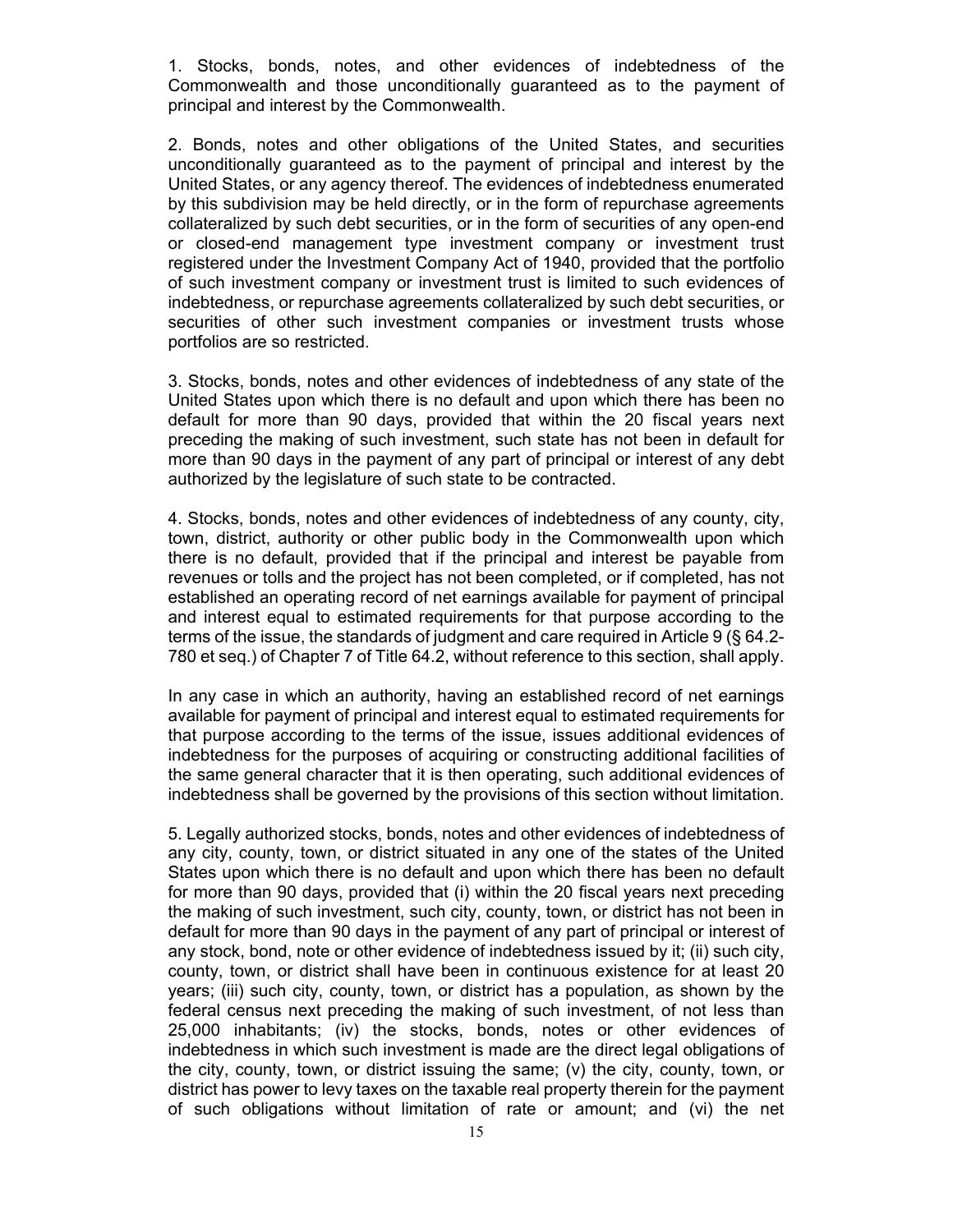indebtedness of such city, county, town, or district (including the issue in which such investment is made), after deducting the amount of its bonds issued for selfsustaining public utilities, does not exceed 10 percent of the value of the taxable property in such city, county, town, or district, to be ascertained by the valuation of such property therein for the assessment of taxes next preceding the making of such investment.

6. Bonds and other obligations issued, guaranteed or assumed by the International Bank for Reconstruction and Development, by the Asian Development Bank or by the African Development Bank.

B. This section shall not apply to funds authorized by law to be invested by the Virginia Retirement System or to deferred compensation plan funds to be invested pursuant to § 51.1-601 or to funds contributed by a locality to a pension program for the benefit of any volunteer fire department or volunteer emergency medical services agency established pursuant to § 15.2-955.

C. Investments made prior to July 1, 1991, pursuant to  $\S$  51.1-601 are ratified and deemed valid to the extent that such investments were made in conformity with the standards set forth in Chapter 6 (§ 51.1-600 et seq.) of Title 51.1.

1956, c. 184, § 2-298; 1966, c. 677, § 2.1-328; 1980, c. 596; 1988, c. 834; 1991, c. 379; 1992, c. 810; 1996, c. 508; 1999, c. 772; 2001, c. 844; 2007, c. 67; 2008, c. 295; 2015, cc. 502, 503.

### **§ 2.2-4502. Investment of funds of Commonwealth, political subdivisions, and public bodies in "prime quality" commercial paper.**

A. The Commonwealth, all public officers, municipal corporations, other political subdivisions and all other public bodies of the Commonwealth may invest any and all moneys belonging to them or within their control other than sinking funds in "prime quality" commercial paper, with a maturity of 270 days or less, of issuing corporations organized under the laws of the United States, or of any state thereof including paper issued by banks and bank holding companies. "Prime quality" means that the paper has received at least two of the following ratings: (i) at least prime 1 by Moody's Investors Service, Inc.; (ii) at least A1 by Standard & Poor's; or (iii) at least F1 by Fitch Ratings, Inc., provided that at the time of any such investment:

1. The issuing corporation, or its guarantor, has a net worth of at least \$50 million; and

2. The net income of the issuing corporation, or its guarantor, has averaged \$3 million per year for the previous five years; and

3. All existing senior bonded indebtedness of the issuer, or its guarantor, has received at least two of the following ratings : (i) at least A by Moody's Investors Service, Inc.; (ii) at least A by Standard & Poor's; or (iii) at least A by Fitch Ratings, Inc.

Not more than 35 percent of the total funds available for investment may be invested in commercial paper, and not more than five percent of the total funds available for investment may be invested in commercial paper of any one issuing corporation.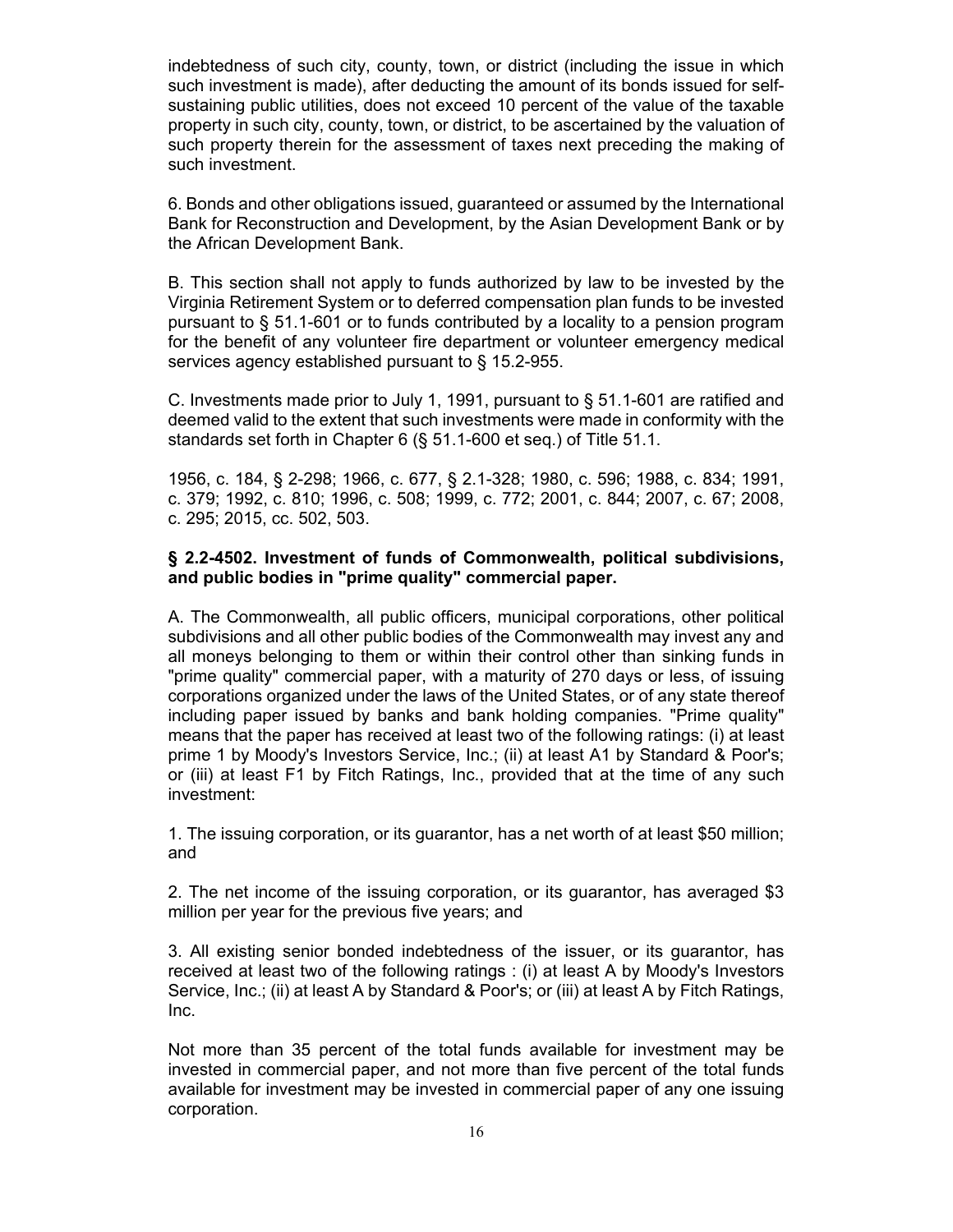B. Notwithstanding subsection A, the Commonwealth, municipal corporations, and other political subdivisions and public bodies of the Commonwealth may invest any and all moneys belonging to them or within their control, except for sinking funds, in commercial paper other than "prime quality" commercial paper as defined in this section, provided that:

1. Prior written approval is obtained from the governing board, committee, or other entity that determines investment policy. The Treasury Board shall be the governing body for the Commonwealth; and

2. A written internal credit review justifying the creditworthiness of the issuing corporation is prepared in advance and made part of the purchase file.

1973, c. 232, § 2.1-328.1; 1974, c. 295; 1976, c. 665; 1986, c. 170; 1987, c. 73; 1988, c. 834; 1992, c. 769; 2001, c. 844; 2020, c. 333.

#### **§ 2.2-4503. Investments by Fairfax County finance director.**

Notwithstanding any provisions of law to the contrary or any limitation or restriction contained in any such law, the director of finance of Fairfax County may invest, redeem, sell, exchange, and reinvest unexpended or surplus moneys, in any fund or account of which he has custody or control in bankers' acceptances.

1980, c. 50, § 2.1-328.2; 2001, c. 844.

### **§ 2.2-4504. Investment of funds by the Commonwealth and political subdivisions in bankers' acceptances.**

Notwithstanding any provisions of law to the contrary, all public officers, municipal corporations, other political subdivisions and all other public bodies of the Commonwealth may invest any and all moneys belonging to them or within their control other than sinking funds in bankers' acceptances.

1981, c. 18, § 2.1-328.3; 1988, c. 834; 2001, c. 844.

### **§ 2.2-4505. Investment in certificates representing ownership of treasury bond principal at maturity or its coupons for accrued periods.**

Notwithstanding any provision of law to the contrary, the Commonwealth, all public officers, municipal corporations, other political subdivisions and all other public bodies of the Commonwealth may invest any and all moneys belonging to them or within their control, in certificates representing ownership of either treasury bond principal at maturity or its coupons for accrued periods. The underlying United States Treasury bonds or coupons shall be held by a third-party independent of the seller of such certificates.

1983, c. 117, § 2.1-328.5; 1985, c. 352; 1988, c. 834; 2001, c. 844.

### **§ 2.2-4506. Securities lending.**

Notwithstanding any provision of law to the contrary, the Commonwealth, all public officers, municipal corporations, political subdivisions and all public bodies of the Commonwealth may engage in securities lending from the portfolio of investments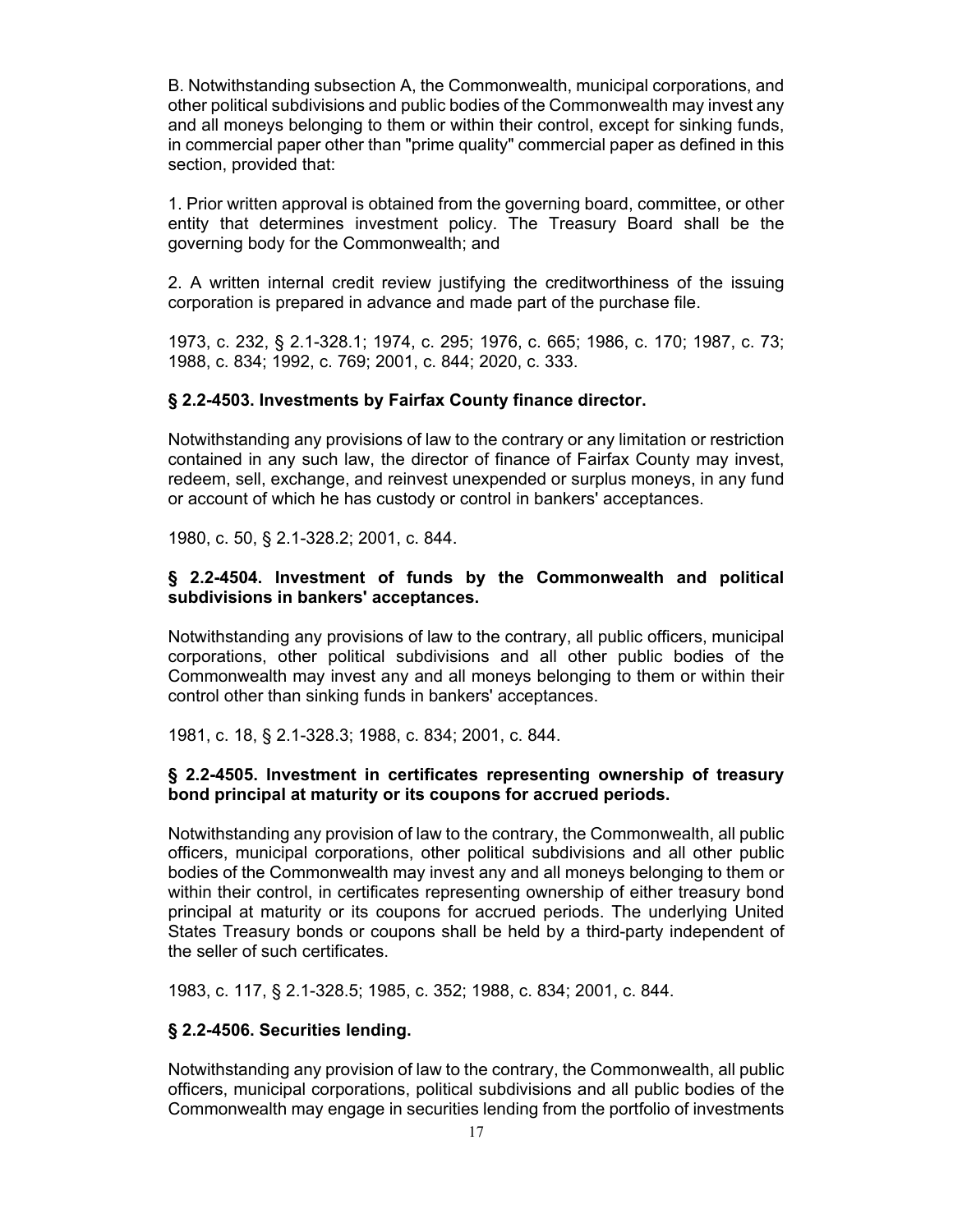of which they have custody and control, other than sinking funds. The Treasury Board shall develop guidelines with which such securities lending shall fully comply. Such guidelines shall ensure that the state treasury is at all times fully collateralized by the borrowing institution.

1983, c. 268, § 2.1-328.6; 2001, c. 844.

### **§ 2.2-4507. Investment of funds in overnight, term and open repurchase agreements.**

Notwithstanding any provision of law to the contrary, the Commonwealth, all public officers, municipal corporations, other political subdivisions and all other public bodies of the Commonwealth, may invest any and all moneys belonging to them or within their control in overnight, term and open repurchase agreements that are collateralized with securities that are approved for direct investment.

1985, c. 352, § 2.1-328.8; 1988, c. 834; 2001, c. 844.

### **§ 2.2-4508. Investment of certain public moneys in certain mutual funds.**

Notwithstanding any provision of law to the contrary, the Commonwealth, all public officers, municipal corporations, other political subdivisions and all other public bodies of the Commonwealth may invest any and all moneys belonging to them or within their control, other than sinking funds that are governed by the provisions of § 2.2-4500, in one or more open-end investment funds, provided that the funds are registered under the Securities Act (§ 13.1-501 et seq.) of the Commonwealth or the Federal Investment Co. Act of 1940, and that the investments by such funds are restricted to investments otherwise permitted by law for political subdivisions as set forth in this chapter, or investments in other such funds whose portfolios are so restricted.

1986, c. 170, § 2.1-328.9; 1988, c. 834; 1996, c. 508; 2001, c. 844.

### **§ 2.2-4509. Investment of funds in negotiable certificates of deposit and negotiable bank deposit notes.**

Notwithstanding any provision of law to the contrary, the Commonwealth and all public officers, municipal corporations, and other political subdivisions and all other public bodies of the Commonwealth may invest any or all of the moneys belonging to them or within their control, other than sinking funds, in negotiable certificates of deposit and negotiable bank deposit notes of domestic banks and domestic offices of foreign banks:

1. With maturities not exceeding one year, that have received at least two of the following ratings: (i) at least A-1 by Standard & Poor's; (ii) at least P-1 by Moody's Investors Service, Inc.; or (iii) at least F1 by Fitch Ratings, Inc.; and

2. With maturities exceeding one year and not exceeding five years, that have received at least two of the following ratings: (i) at least AA by Standard & Poor's; (ii) at least Aa by Moody's Investors Service, Inc.; or (iii) at least AA by Fitch Ratings, Inc.

1998, cc. 20, 21, § 2.1-328.15; 2001, c. 844; 2020, c. 333.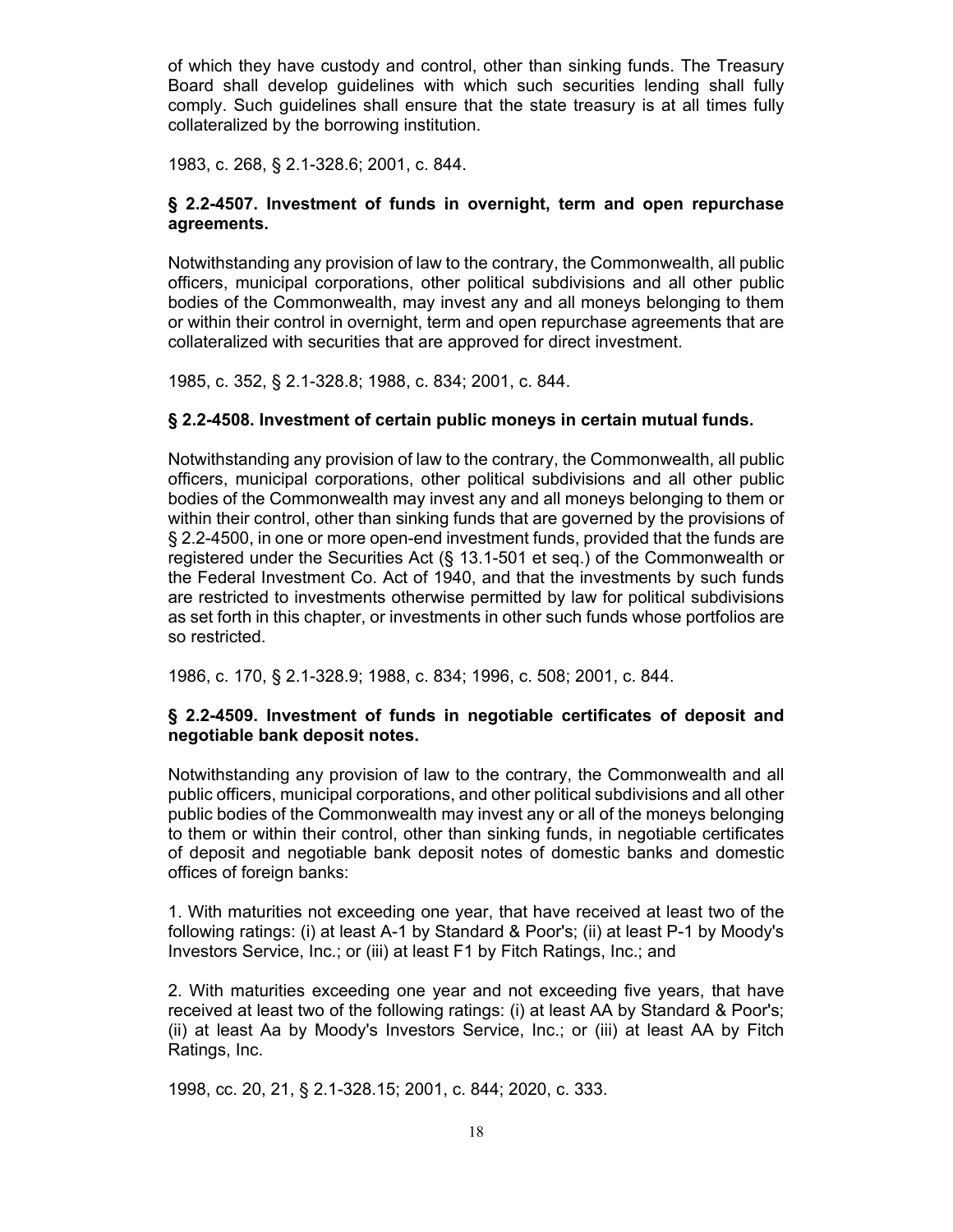### **§ 2.2-4510. Investment of funds in corporate notes.**

A. Notwithstanding any provision of law to the contrary, the Commonwealth, all public officers, municipal corporations, other political subdivisions and all other public bodies of the Commonwealth may invest any and all moneys belonging to them or within their control, other than sinking funds, in high quality corporate notes with maturities of no more than five years that have received at least two of the following ratings: (i) at least Aa by Moody's Investors Service, Inc.; (ii) at least AA by Standard and Poor's; or (iii) at least AA by Fitch Ratings, Inc.

B. Notwithstanding any provision of law to the contrary, any qualified public entity of the Commonwealth may invest any and all moneys belonging to it or within its control, other than sinking funds, in high quality corporate notes that have received at least two of the following ratings: (i) at least A by Moody's Investors Service, Inc.; (ii) at least A by Standard and Poor's; or (iii) at least A by Fitch Ratings, Inc.

As used in this section, "qualified public entity" means any state agency or institution of the Commonwealth, having an internal or external public funds manager with professional investment management capabilities.

C. Notwithstanding any provision of law to the contrary, the Department of the Treasury may invest any and all moneys belonging to it or within its control, other than sinking funds, in high quality corporate notes with a rating of at least BBB or Baa2 by two rating agencies. One of the two qualifying ratings shall be (i) at least Baa2 by Moody's Investors Service, Inc.; (ii) at least BBB by Standard and Poor's; or (iii) at least BBB by Fitch Ratings, Inc. With regard to investment securities rated below A, the Commonwealth Treasury Board shall establish strict investment guidelines concerning the investment in such securities and monitor the performance of the securities for compliance with the investment guidelines.

1987, c. 187, § 2.1-328.10; 1988, c. 834; 1994, c. 145; 2001, c. 844; 2002, cc. 18, 438; 2005, c. 30; 2020, c. 333.

### **§ 2.2-4511. Investment of funds in asset-backed securities.**

Notwithstanding any provision of law to the contrary, any qualified public entity of the Commonwealth may invest any and all moneys belonging to it or within its control, other than sinking funds, in asset-backed securities with a duration of no more than five years with a rating of at least AAA or Aaa by two rating agencies. One of the two qualifying ratings shall be (i) at least Aaa by Moody's Investors Service, Inc.; (ii) at least AAA by Standard and Poor's; or (iii) at least AAA by Fitch Ratings, Inc.

As used in this section, "qualified public entity" means any state agency, institution of the Commonwealth or statewide authority created under the laws of the Commonwealth having an internal or external public funds manager with professional investment management capabilities.

1994, c. 145, § 2.1-328.13; 1997, c. 29; 2001, c. 844; 2020, c. 333.

### **§ 2.2-4512. Investment of funds by State Treasurer in obligations of foreign sovereign governments.**

Notwithstanding any provision of law to the contrary, the State Treasurer may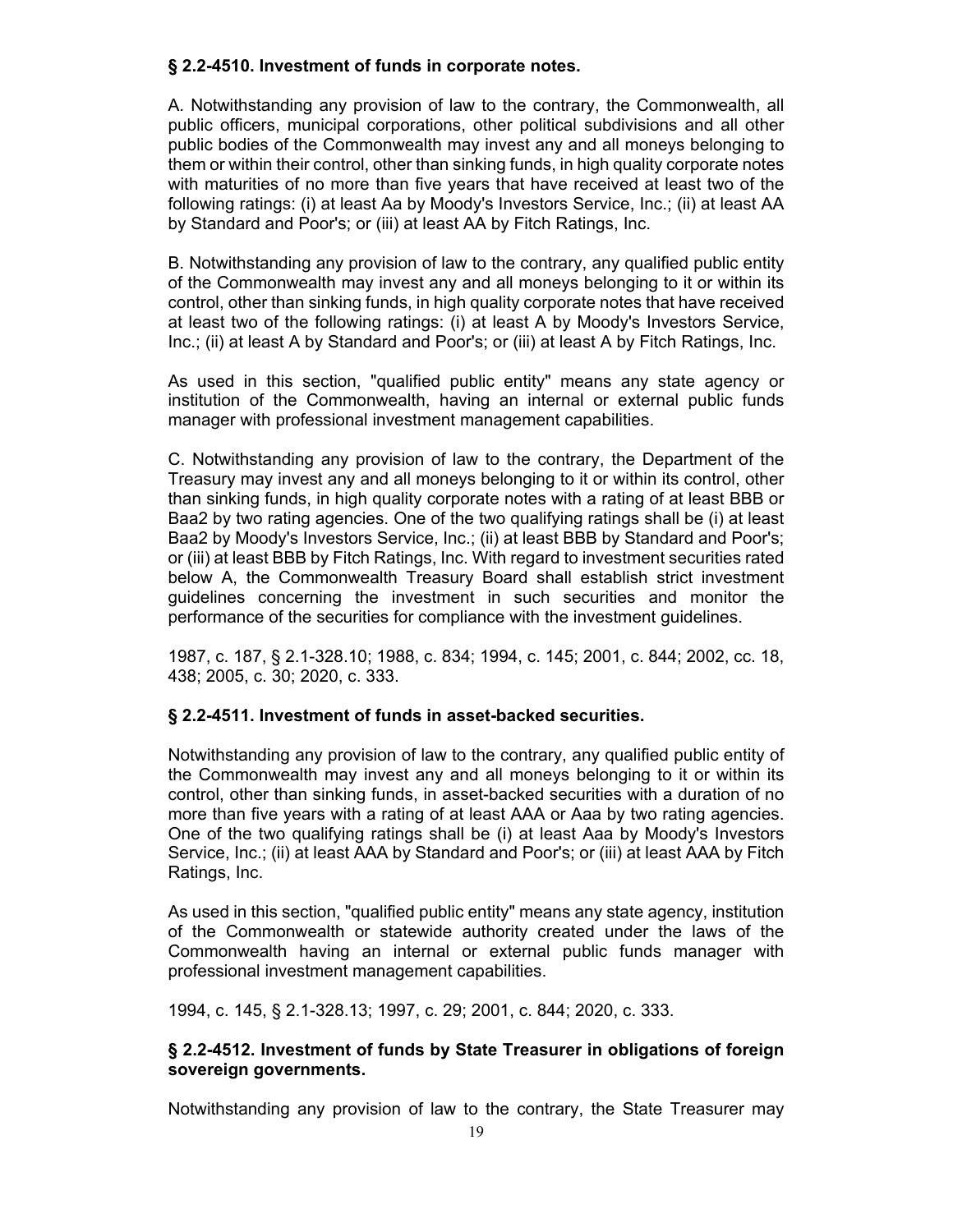invest unexpended or excess moneys in any fund or account over which he has custody and control, other than sinking funds, in fully hedged debt obligations of sovereign governments and companies that are fully guaranteed by such sovereign governments with a maturity of no more than five years that have received at least two of the following ratings: (i) at least Aaa by Moody's Investors Service, Inc.; (ii) at least AAA by Standard and Poor's; or (iii) at least AAA by Fitch Ratings, Inc.

Not more than 10 percent of the total funds of the Commonwealth available for investment may be invested in the manner described in this section.

1988, c. 461, § 2.1-328.11; 2001, c. 844; 2020, c. 333.

§ 2.2-4513. Investments by transportation commissions.

Transportation commissions that provide rail service may invest in, if required as a condition to obtaining insurance, participate in, or purchase insurance provided by, foreign insurance companies that insure railroad operations.

1988, c. 834, § 2.1-328.12; 2001, c. 844.

#### **§ 2.2-4513.1. Investment of funds in qualified investment pools.**

A. Notwithstanding the provisions of Article 1 (§ 15.2-1300 et seq.) of Chapter 13 of Title 15.2, in any locality in which the authority to invest moneys belonging to or within the control of the locality has been granted to its elected treasurer, the treasurer may act on behalf of his locality to become a participating political subdivision in qualified investment pools without an ordinance adopted by the locality approving a joint exercise of power agreement. For purposes of this section, "qualified investment pool" means a jointly administered investment pool organized as a trust fund pursuant to Article 1 of Chapter 13 of Title 15.2 that has a professional investment manager.

B. Investments in qualified investment pools described in this section shall comply with the requirements of this chapter applicable to municipal corporations and other political subdivisions.

C. The provisions of this section shall not apply to local trusts established pursuant to Article 8 (§ 15.2-1544 et seq.) of Chapter 15 of Title 15.2 to fund postemployment benefits other than pensions.

2017, cc. 792, 819.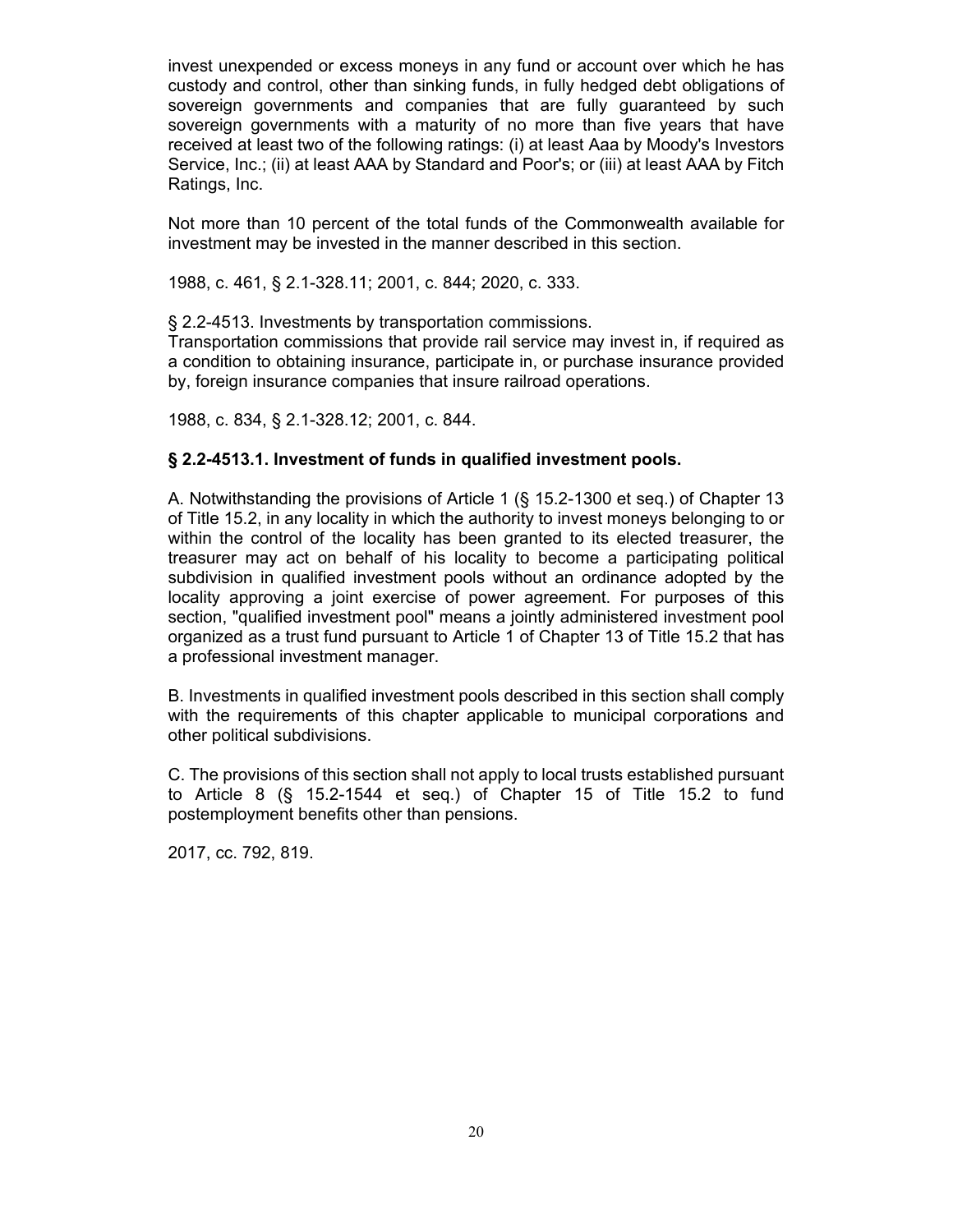### **§ 2.2-4514. Commonwealth and its political subdivisions as trustee of public funds; standard of care in investing such funds.**

Public funds held by the Commonwealth, public officers, municipal corporations, political subdivisions, and any other public body of the Commonwealth shall be held in trust for the citizens of the Commonwealth. Any investment of such funds pursuant to the provisions of this chapter shall be made solely in the interest of the citizens of the Commonwealth and with the care, skill, prudence, and diligence under the circumstances then prevailing that a prudent person acting in a like capacity and familiar with such matters would use in the conduct of an enterprise of a like character and with like aims.

1996, c. 437, § 2.1-328.14; 2001, c. 844.

### **§ 2.2-4515. Collateral and safekeeping arrangements.**

Securities purchased pursuant to the provisions of this chapter shall be held by the public official, municipal corporation or other political subdivision or public body or its custodial agent who may not otherwise be a counterparty to the investment transaction. Securities held on the books of the custodial agent by a custodial agent shall be held in the name of the municipal corporation, political subdivision or other public body subject to the public body's order of withdrawal. The responsibilities of the public official, municipal corporation, political subdivision or other public body shall be evidenced by a written agreement that shall provide for delivery of the securities by the custodial agent in the event of default by a counterparty to the investment transaction.

As used in this section, "counterparty" means the issuer or seller of a security, an agent purchasing a security on behalf of a public official, municipal corporation, political subdivision or other public body or the party responsible for repurchasing securities underlying a repurchase agreement.

The provisions of this section shall not apply to (i) investments with a maturity of less than 31 calendar days or (ii) the State Treasurer, who shall comply with safekeeping guidelines issued by the Treasury Board or to endowment funds invested in accordance with the provisions of the Uniform Prudent Management of Institutional Funds Act, Chapter 11 (§ 64.2-1100 et seq.) of Title 64.2.

1988, c. 834, § 2.1-329.01; 2001, c. 844; 2008, c. 184.

### **§ 2.2-4516. Liability of treasurers or public depositors.**

When investments are made in accordance with this chapter, no treasurer or public depositor shall be liable for any loss therefrom in the absence of negligence, malfeasance, misfeasance, or nonfeasance on his part or on the part of his assistants or employees.

1979, c. 135, § 2.1-329.1; 2001, c. 844.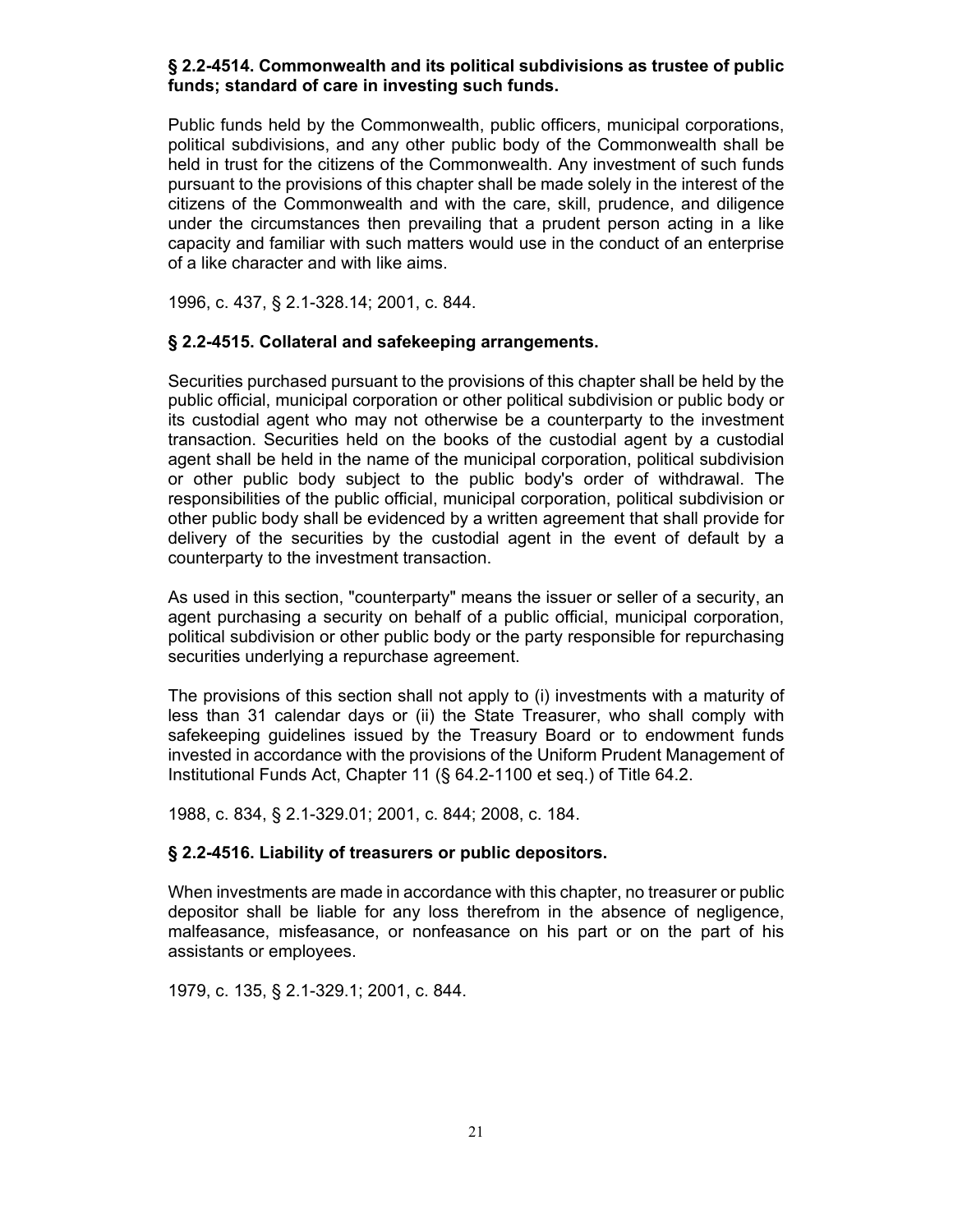### **§ 2.2-4517. Contracts on interest rates, currency, cash flow or on other basis.**

A. Any state entity may enter into any contract or other arrangement that is determined to be necessary or appropriate to place the obligation or investment of the state entity, as represented by bonds or investments, in whole or in part, on the interest rate cash flow or other basis desired by the state entity. Such contract or other arrangement may include contracts providing for payments based on levels of, or changes in, interest rates. These contracts or arrangements may be entered into by the state entity in connection with, or incidental to, entering into, or maintaining any (i) agreement that secures bonds or (ii) investment, or contract providing for investment, otherwise authorized by law. These contracts and arrangements may contain such payment, security, default, remedy, and other terms and conditions as determined by the state entity, after giving due consideration to the creditworthiness of the counterparty or other obligated party, including any rating by a nationally recognized rating agency, and any other criteria as may be appropriate. The determinations referred to in this subsection may be made by the Treasury Board, the governing body of the state entity or any public funds manager with professional investment capabilities duly authorized by the Treasury Board or the governing body of any state entity authorized to issue such obligations to make such determinations.

As used in this section, "state entity" means the Commonwealth and all agencies, authorities, boards and institutions of the Commonwealth.

B. Any money set aside and pledged to secure payments of bonds or any of the contracts entered into pursuant to this section may be invested in accordance with this chapter and may be pledged to and used to service any of the contracts or other arrangements entered into pursuant to this section.

2002, c. 407.

## **§ 2.2-4518. Investment of funds in deposits.**

A. Notwithstanding any provision of law to the contrary, the Commonwealth and all public officers, municipal corporations, other political subdivisions, and all other public bodies of the Commonwealth, each referred to in this section as a "public entity," may invest any or all of the moneys belonging to them or within their control in accordance with the following conditions:

1. The moneys are initially invested through any federally insured bank or savings institution selected by the public entity that is qualified by the Virginia Treasury Board to accept public deposits;

2. The selected bank or savings institution arranges for the deposit of the moneys in one or more federally insured banks or savings institutions wherever located, for the account of the public entity;

3. The full amount of principal and any accrued interest of each such deposit is covered by federal deposit insurance;

4. The selected bank or savings institution acts as custodian for the public entity with respect to each deposit issued for the public entity's account; and

5. At the same time that the public entity's moneys are deposited, the selected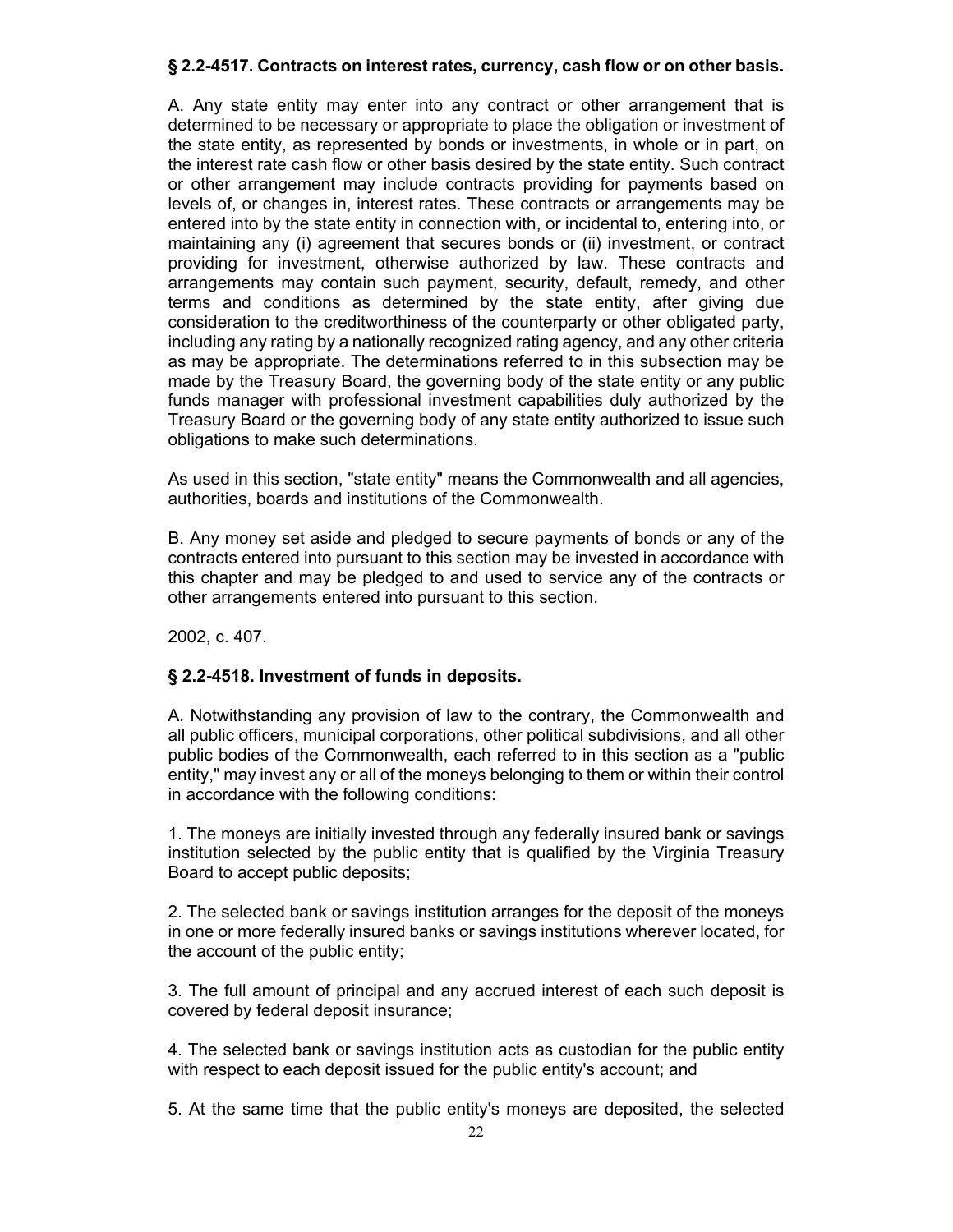bank or savings institution receives an amount of deposits from customers of other financial institutions wherever located equal to or greater than the amount of moneys invested by the public entity through the selected bank or savings institution.

B. After deposits are made in accordance with the conditions prescribed in subsection A, such deposits shall not be subject to the provisions of Chapter 44 (§ 2.2-4400 et seq.), § 2.2-4515, or any security or collateral requirements that may otherwise be applicable to the investment or deposit of public moneys by government investors.

2008, c. 103; 2010, c. 33.

### **§ 2.2-4519. Investment of funds by the Virginia Housing Development Authority and the Virginia Resources Authority.**

A. For purposes of §§ 36-55.44 and 62.1-221 only, the following investments shall be considered lawful investments and shall be conclusively presumed to have been prudent:

1. Obligations of the Commonwealth. Stocks, bonds, notes, and other evidences of indebtedness of the Commonwealth, and those unconditionally guaranteed as to the payment of principal and interest by the Commonwealth.

2. Obligations of the United States. Stocks, bonds, treasury notes, and other evidences of indebtedness of the United States, including the guaranteed portion of any loan guaranteed by the Small Business Administration, an agency of the United States government, and those unconditionally guaranteed as to the payment of principal and interest by the United States; bonds of the District of Columbia; bonds and notes of the Federal National Mortgage Association and the Federal Home Loan Banks; bonds, debentures, or other similar obligations of federal land banks, federal intermediate credit banks, or banks of cooperatives, issued pursuant to acts of Congress; and obligations issued by the United States Postal Service when the principal and interest thereon is guaranteed by the government of the United States. The evidences of indebtedness enumerated by this subdivision may be held directly, in the form of repurchase agreements collateralized by such debt securities, or in the form of securities of any open-end or closed-end management type investment company or investment trust registered under the federal Investment Company Act of 1940, provided that the portfolio of such investment company or investment trust is limited to such evidences of indebtedness or repurchase agreements collateralized by such debt securities, or securities of other such investment companies or investment trusts whose portfolios are so restricted.

3. Obligations of other states. Stocks, bonds, notes, and other evidences of indebtedness of any state of the United States upon which there is no default and upon which there has been no default for more than 90 days, provided that within the 20 fiscal years next preceding the making of such investment, such state has not been in default for more than 90 days in the payment of any part of principal or interest of any debt authorized by the legislature of such state to be contracted.

4. Obligations of Virginia counties, cities, or other public bodies. Stocks, bonds, notes, and other evidences of indebtedness of any county, city, town, district, authority, or other public body in the Commonwealth upon which there is no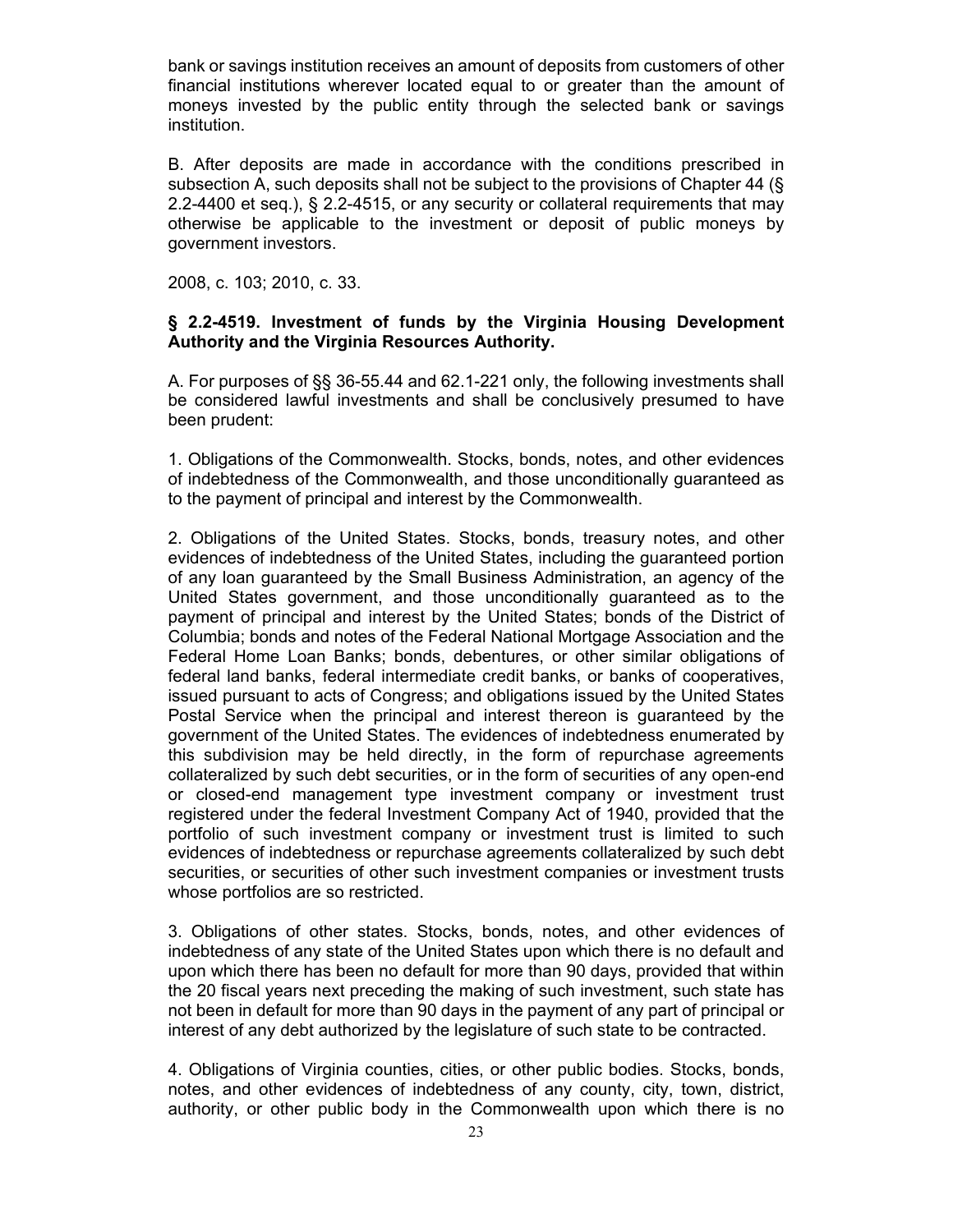default, provided that if the principal and interest is payable from revenues or tolls and the project has not been completed, or if completed, has not established an operating record of net earnings available for payment of principal and interest equal to estimated requirements for that purpose according to the terms of the issue, the standards of judgment and care required in the Uniform Prudent Investor Act (§ 64.2-780 et seq.), without reference to this section, shall apply.

In any case in which an authority, having an established record of net earnings available for payment of principal and interest equal to estimated requirements for that purpose according to the terms of the issue, issues additional evidences of indebtedness for the purposes of acquiring or constructing additional facilities of the same general character that it is then operating, such additional evidences of indebtedness shall be governed fully by the provisions of this section without limitation.

5. Obligations of cities, counties, towns, or districts of other states. Legally authorized stocks, bonds, notes, and other evidences of indebtedness of any city, county, town, or district situated in any one of the states of the United States upon which there is no default and upon which there has been no default for more than 90 days, provided that (i) within the 20 fiscal years next preceding the making of such investment, the city, county, town, or district has not been in default for more than 90 days in the payment of any part of principal or interest of any stock, bond, note, or other evidence of indebtedness issued by it; (ii) the city, county, town, or district shall have been in continuous existence for at least 20 years; (iii) the city, county, town, or district has a population, as shown by the federal census next preceding the making of such investment, of not less than 25,000 inhabitants; (iv) the stocks, bonds, notes, or other evidences of indebtedness in which such investment is made are the direct legal obligations of the city, county, town, or district issuing the same; (v) the city, county, town, or district has power to levy taxes on the taxable real property therein for the payment of such obligations without limitation of rate or amount; and (vi) the net indebtedness of the city, county, town, or district, including the issue in which such investment is made, after deducting the amount of its bonds issued for self-sustaining public utilities, does not exceed 10 percent of the value of the taxable property in the city, county, town, or district, to be ascertained by the valuation of such property therein for the assessment of taxes next preceding the making of such investment.

6. Obligations subject to repurchase. Investments set forth in subdivisions 1 through 5 may also be made subject to the obligation or right of the seller to repurchase these on a specific date.

7. Bonds secured on real estate. Bonds and negotiable notes directly secured by a first lien on improved real estate or farm property in the Commonwealth, or in any state contiguous to the Commonwealth within a 50-mile area from the borders of the Commonwealth, not to exceed 80 percent of the fair market value of such real estate, including any improvements thereon at the time of making such investment, as ascertained by an appraisal thereof made by two reputable persons who are not interested in whether or not such investment is made.

8. Bonds secured on city property in Fifth Federal Reserve District. Bonds and negotiable notes directly secured by a first lien on improved real estate situated in any incorporated city in any of the states of the United States which lie wholly or in part within the Fifth Federal Reserve District of the United States as constituted on June 18, 1928, pursuant to the act of Congress of December 23, 1913, known as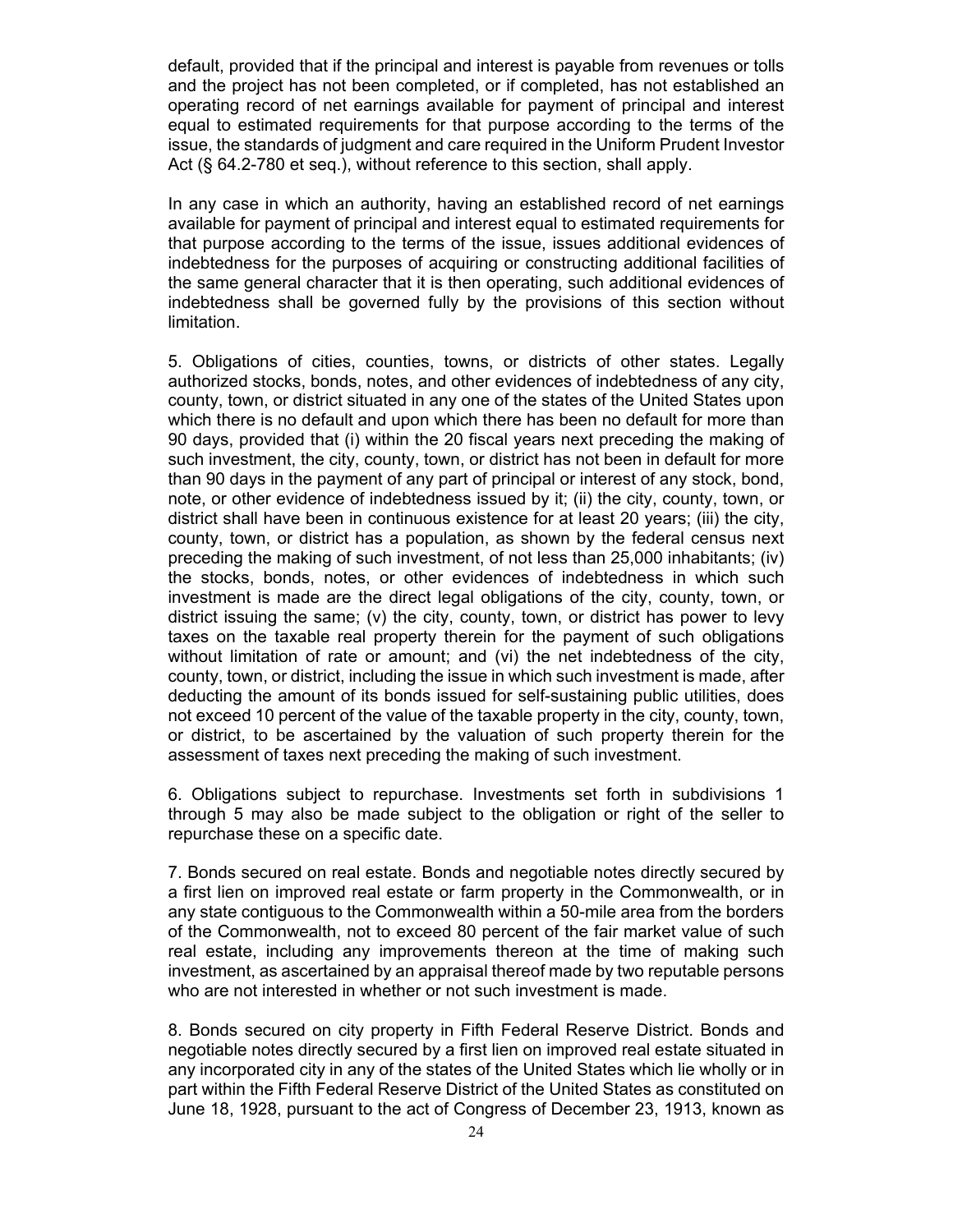the Federal Reserve Act, as amended, not to exceed 60 percent of the fair market value of such real estate, with the improvements thereon, at the time of making such investment, as ascertained by an appraisal thereof made by two reputable persons who are not interested in whether or not such investment is made, provided that such city has a population, as shown by the federal census next preceding the making of such investments, of not less than 5,000 inhabitants.

9. Bonds of Virginia educational institutions. Bonds of any of the educational institutions of the Commonwealth that have been or may be authorized to be issued by the General Assembly.

10. Securities of the Richmond, Fredericksburg and Potomac Railroad Company. Stocks, bonds, and other securities of the Richmond, Fredericksburg and Potomac Railroad Company, including bonds or other securities guaranteed by the Richmond, Fredericksburg and Potomac Railroad Company.

11. Obligations of railroads. Bonds, notes, and other evidences of indebtedness, including equipment trust obligations, which are direct legal obligations of or which have been unconditionally assumed or guaranteed as to the payment of principal and interest by, any railroad corporation operating within the United States that meets the following conditions and requirements:

a. The gross operating revenue of such corporation for the fiscal year preceding the making of such investment, or the average of the gross operating revenue for the five fiscal years next preceding the making of such investment, whichever of these two is the larger, shall have not been less than \$10 million;

b. The total fixed charges of such corporation, as reported for the fiscal year next preceding the making of the investment, shall have been earned an average of at least two times annually during the seven fiscal years preceding the making of the investment and at least one and one-half times during the fiscal year immediately preceding the making of the investment. The term "total fixed charges" as used in this subdivision and subdivision c shall be deemed to refer to the term used in the accounting reports of common carriers as prescribed by the regulations of the Interstate Commerce Commission; and

c. The aggregate of the average market prices of the total amounts of each of the individual securities of such corporation junior to its bonded debt and outstanding at the time of the making of such investment shall be equal to at least two-thirds of the total fixed charges for such railroad corporation for the fiscal year next preceding the making of such investment capitalized at an annual interest rate of five percent. Such average market price of any one of such individual securities shall be determined by the average of the highest quotation and the lowest quotation of the individual security for a period immediately preceding the making of such investment, which period shall be the full preceding calendar year plus the then-expired portion of the calendar year in which such investment is made, provided that if more than six months of the calendar year in which such investment is made shall have expired, then such period shall be only the then-expired portion of the calendar year in which such investment is made, and provided further that if such individual security shall not have been outstanding during the full extent of such period, such period shall be deemed to be the length of time such individual security shall have been outstanding.

12. Obligations of leased railroads. Stocks, bonds, notes, other evidences of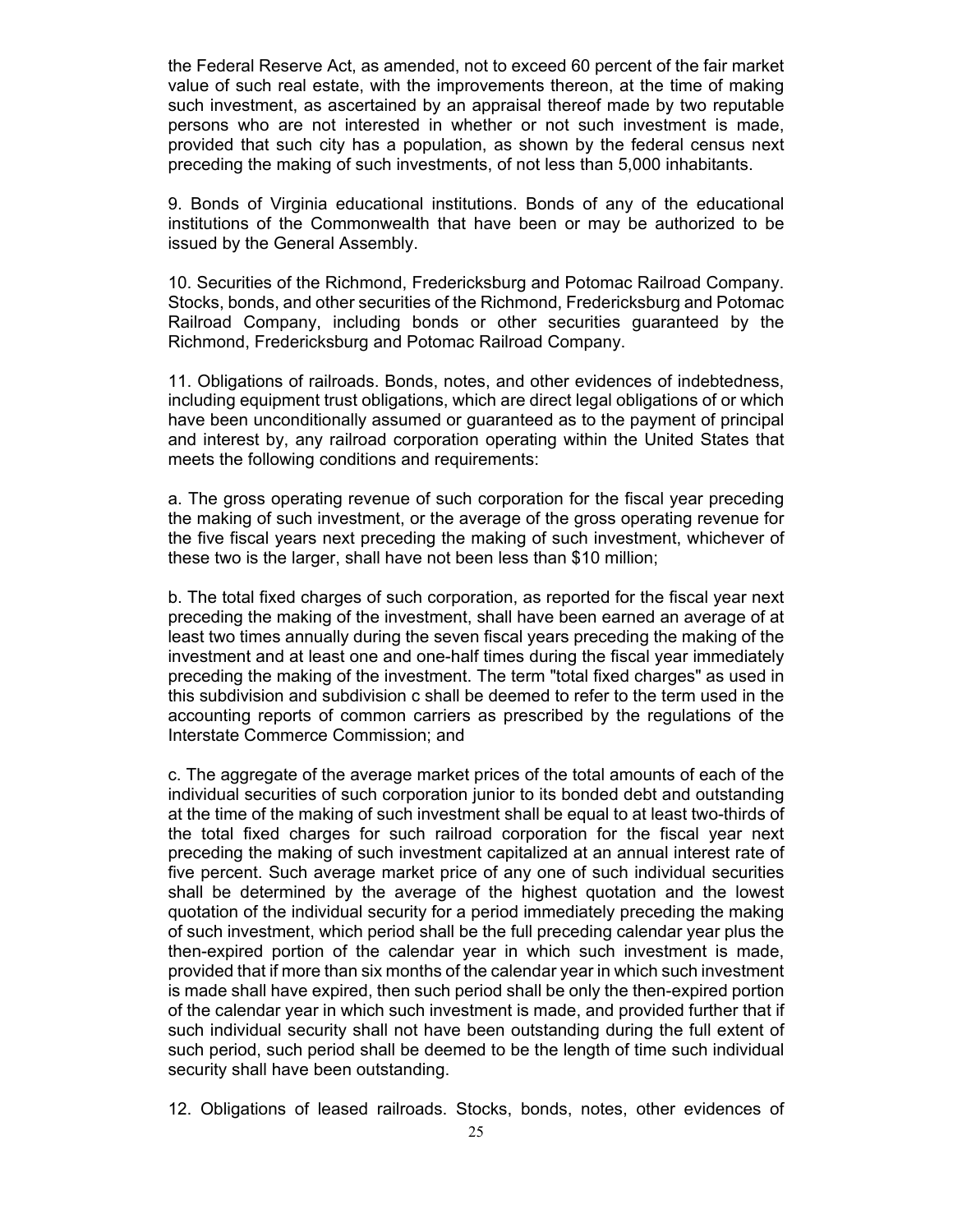indebtedness, and any other securities of any railroad corporation operating within the United States, the railroad lines of which have been leased by a railroad corporation, either alone or jointly with other railroad corporations, whose bonds, notes, and other evidences of indebtedness shall, at the time of the making of such investment, qualify as lawful investments for fiduciaries under the terms of subdivision 11, provided that the terms of such lease shall provide for the payment by such lessee railroad corporation individually, irrespective of the liability of other joint lessee railroad corporations, if any, in this respect, of an annual rental of an amount sufficient to defray the total operating expenses and maintenance charges of the lessor railroad corporation plus its total fixed charges, plus, in the event of the purchase of such a stock, a fixed dividend upon any issue of such stock in which such investment is made, and provided that if such investment so purchased shall consist of an obligation of definite maturity, such lease shall be one which shall, according to its terms, provide for the payment of the obligation at maturity or extend for a period of not less than 20 years beyond the maturity of such obligations so purchased, or if such investment so purchased shall be a stock or other form of investment having no definite date of maturity, such lease shall be one which shall, according to its terms, extend for a period of at least 50 years beyond the date of the making of such investment.

13. Equipment trust obligations. Equipment trust obligations issued under the "Philadelphia Plan" in connection with the purchase for use on railroads of new standard gauge rolling stock, provided that the owner, purchaser, or lessee of such equipment, or one or more of such owners, purchasers, or lessees, shall be a railroad corporation whose bonds, notes, and other evidences of indebtedness shall, at the time of the making of such investment, qualify as lawful investments for fiduciaries under the terms of subdivision 11, and provided that all of such owners, purchasers, or lessees shall be both jointly and severally liable under the terms of such contract of purchase or lease, or both, for the fulfillment thereof.

14. Preferred stock of railroads. Any preference stock of any railroad corporation operating within the United States, provided such stock and such railroad corporation meet the following conditions and requirements:

a. Such stock shall be preferred as to dividends, such dividends shall be cumulative, and such stock shall be preferred as to assets in the event of liquidation or dissolution;

b. The gross operating revenue of such corporation for the fiscal year preceding the making of such investment, or the average of the gross operating revenue for the five fiscal years next preceding the making of such investment, whichever of these two is the larger, shall have been not less than \$10 million;

c. The total fixed charges, as defined in subdivision 11 b, of such corporation, as reported for the fiscal year next preceding the making of such investment, plus the amount, at the time of making such investment, of the annual dividend requirements on such preference stock and any preference stock having the same or senior rank, such fixed charges and dividend requirements being considered the same for every year, shall have been earned an average of at least two and one-half times annually for the seven fiscal years preceding the making of such investment and at least two times for the fiscal year immediately preceding the making of such investment; and

d. The aggregate of the average market prices of the total amount of each of the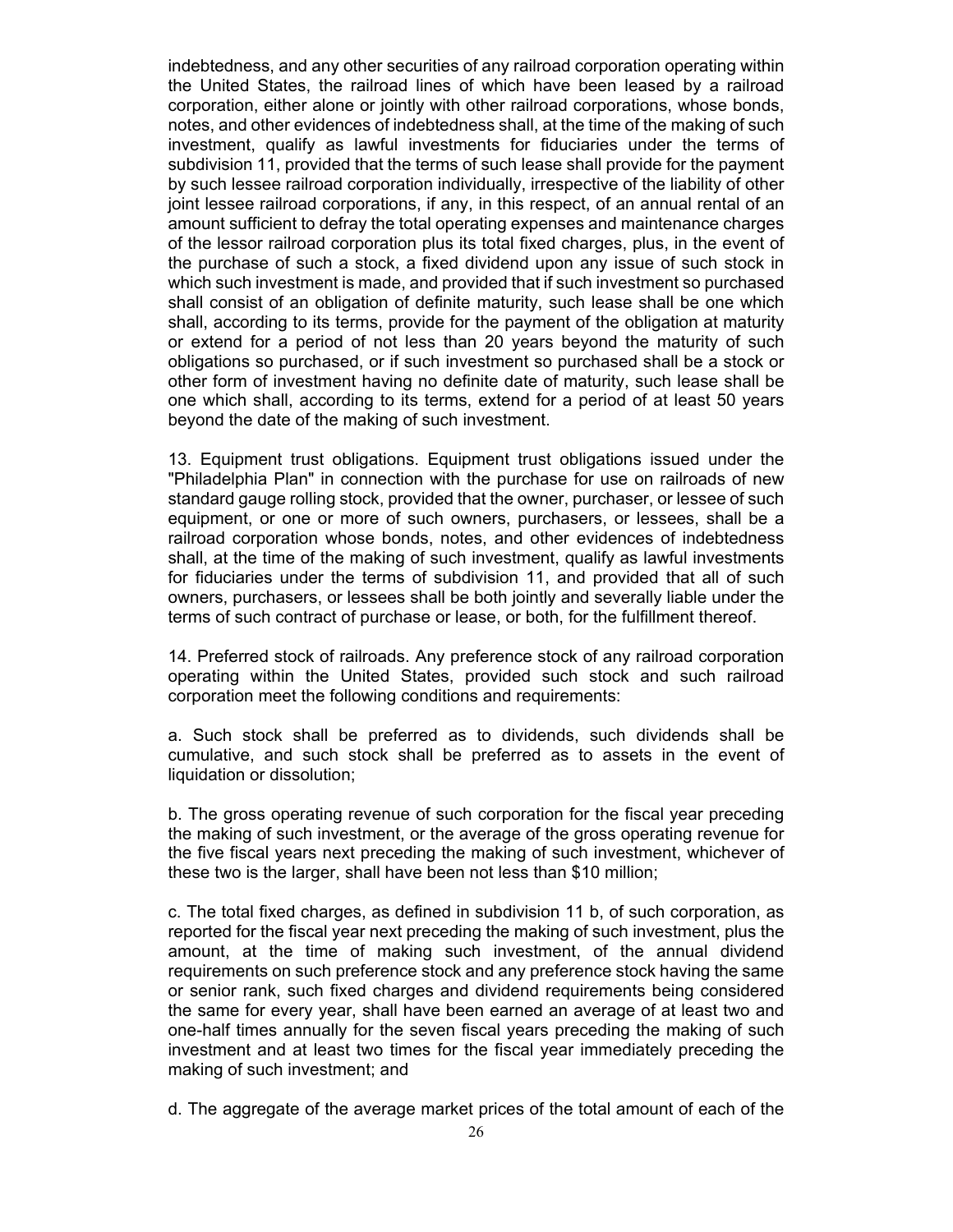individual securities of such corporation, junior to such preference stock and outstanding at the time of the making of such investment, shall be at least equal to the par value of the total issue of the preference stock in question plus the total par value of all other issues of its preference stock having either the same rank as, or a senior rank to, the issue of such preference stock plus total fixed charges, as defined in subdivision 11 b, for such railroad corporation for the fiscal year next preceding the making of such investment capitalized at an annual interest rate of five percent. Such average market price of any one of such individual securities shall be determined in the same manner as prescribed in subdivision 11 c.

15. Obligations of public utilities. Bonds, notes, and other evidences of indebtedness of any public utility operating company operating within the United States, provided such company meets the following conditions and requirements:

a. The gross operating revenue of such public utility operating company for the fiscal year preceding the making of such investment, or the average of the gross operating revenue for the five fiscal years next preceding the making of such investment, whichever of these two is the larger, shall have been not less than \$5 million;

b. The total fixed charges of such corporation, as reported for the fiscal year next preceding the making of the investment, shall have been earned, after deducting operating expenses, depreciation, and taxes, other than income taxes, an average of at least one and three-quarters times annually during the seven fiscal years preceding the making of the investment and at least one and one-half times during the fiscal year immediately preceding the making of the investment;

c. In the fiscal year next preceding the making of such investment, the ratio of the total par value of the bonded debt of such public utility operating company, including the total bonded indebtedness of all its subsidiary companies, whether assumed by the public utility operating company in question or not, to its gross operating revenue shall not be greater than four to one; and

d. Such public utility operating company shall be subject to permanent regulation by a state commission or other duly authorized and recognized regulatory body.

The term "public utility operating company" as used in this subdivision and subdivision 16 means a public utility or public service corporation (i) of whose total income available for fixed charges for the fiscal year next preceding the making of such investment at least 55 percent thereof shall have been derived from direct payments by customers for service rendered them; (ii) of whose total operating revenue for the fiscal year next preceding the making of such investment at least 60 percent thereof shall have been derived from the sale of electric power, gas, water, or telephone service and not more than 10 percent thereof shall have been derived from traction operations; and (iii) whose gas properties are all within the limits of one state, if more than 20 percent of its total operating revenues are derived from gas.

16. Preferred stock of public utilities. Any preference stock of any public utility operating company operating within the United States, provided such stock and such company meet the following conditions and requirements:

a. Such stock shall be preferred as to dividends, such dividends shall be cumulative, and such stock shall be preferred as to assets in the event of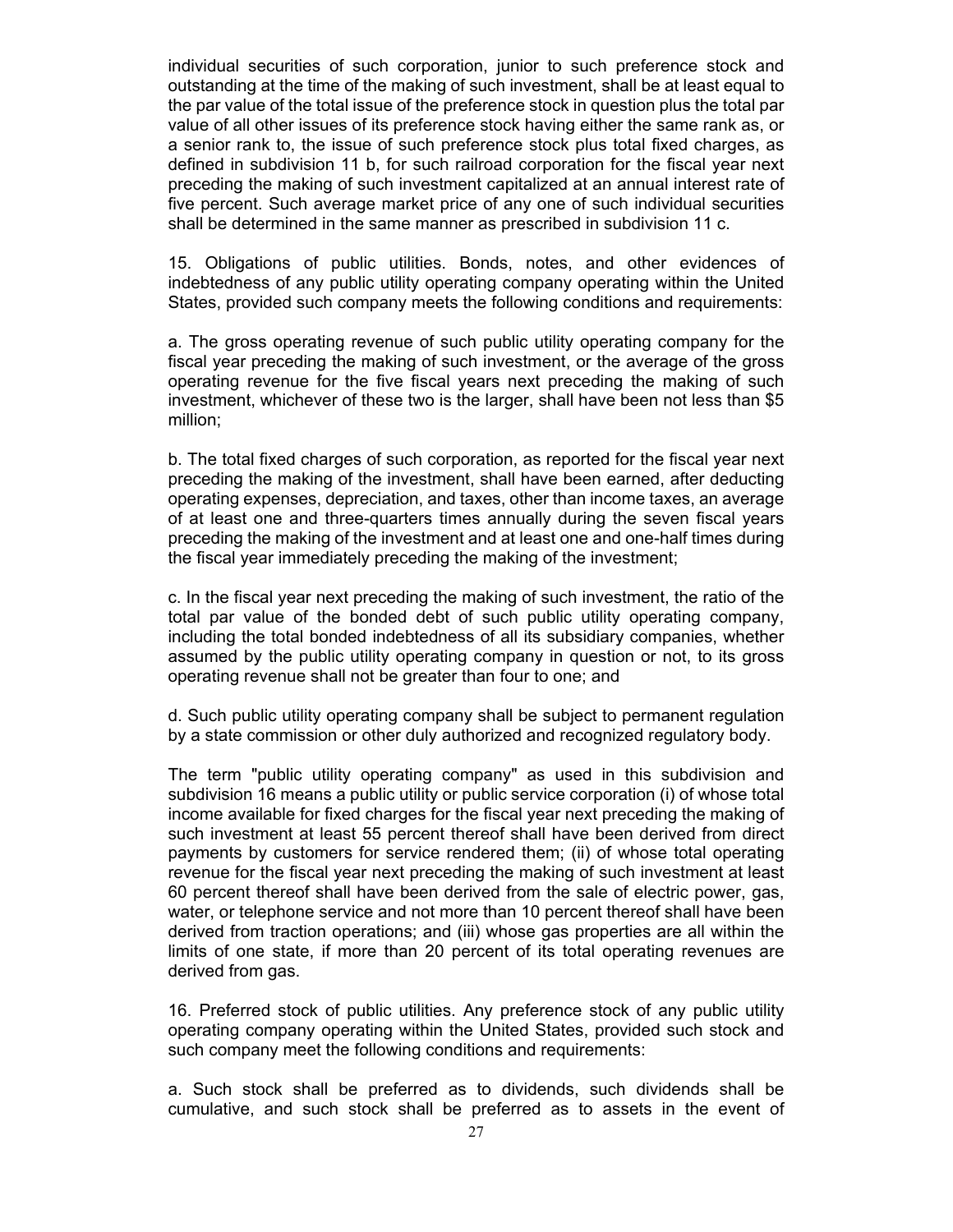liquidation or dissolution;

b. The gross operating revenue of such public utility operating company for the fiscal year preceding the making of such investment, or the average of the gross operating revenue for the five fiscal years next preceding the making of such investment, whichever of these two is the larger, shall have been not less than \$5 million;

c. The total fixed charges of such public utility operating company, as reported for the fiscal year next preceding the making of such investment, plus the amount, at the time of making such investment, of the annual dividend requirements on such preference stock and any preference stock having the same or senior rank, such fixed charges and dividend requirements being considered the same for every year, shall have been earned, after deducting operating expenses, depreciation, and taxes, including income taxes, an average of at least two times annually for the seven fiscal years preceding the making of such investment and at least two times for the fiscal year immediately preceding the making of such investment;

d. In the fiscal year next preceding the making of such investment, the ratio of the sum of the total par value of the bonded debt of such public utility operating company, the total par value of the issue of such preference stock, and the total par value of all other issues of its preference stock having the same or senior rank to its gross operating revenue shall not be greater than four to one; and

e. Such public utility operating company shall be subject to permanent regulation by a state commission or other duly authorized and recognized regulatory body.

17. Obligations of the following telephone companies. Bonds, notes, and other evidences of indebtedness of American Telephone and Telegraph, Bell Atlantic, Bell South, Southwestern Bell, Pacific Telesis, Nynex, American Information Technologies, or U.S. West, and bonds, notes, and other evidences of indebtedness unconditionally assumed or guaranteed as to the payment of principal and interest by any such company, provided that the total fixed charges, as reported for the fiscal year next preceding the making of the investment, of such company and all of its subsidiary corporations on a consolidated basis shall have been earned, after deducting operating expenses, depreciation, and taxes, other than income taxes, an average of at least one and three-fourths times annually during the seven fiscal years preceding the making of the investment and at least one and one-half times during the fiscal year immediately preceding the making of the investment.

18. Obligations of municipally owned utilities. The stocks, bonds, notes, and other evidences of indebtedness of any electric, gas, or water department of any state, county, city, town, or district whose obligations would qualify as legal for purchase under subdivision 3, 4, or 5, the interest and principal of which are payable solely out of the revenues from the operations of the facility for which the obligations were issued, provided that the department issuing such obligations meets the requirements applying to public utility operating companies as set out in subdivisions 15 a through c.

19. Obligations of industrial corporations. Bonds, notes, and other evidences of indebtedness of any industrial corporation incorporated under the laws of the United States or of any state thereof, provided such corporation meets the following conditions and requirements: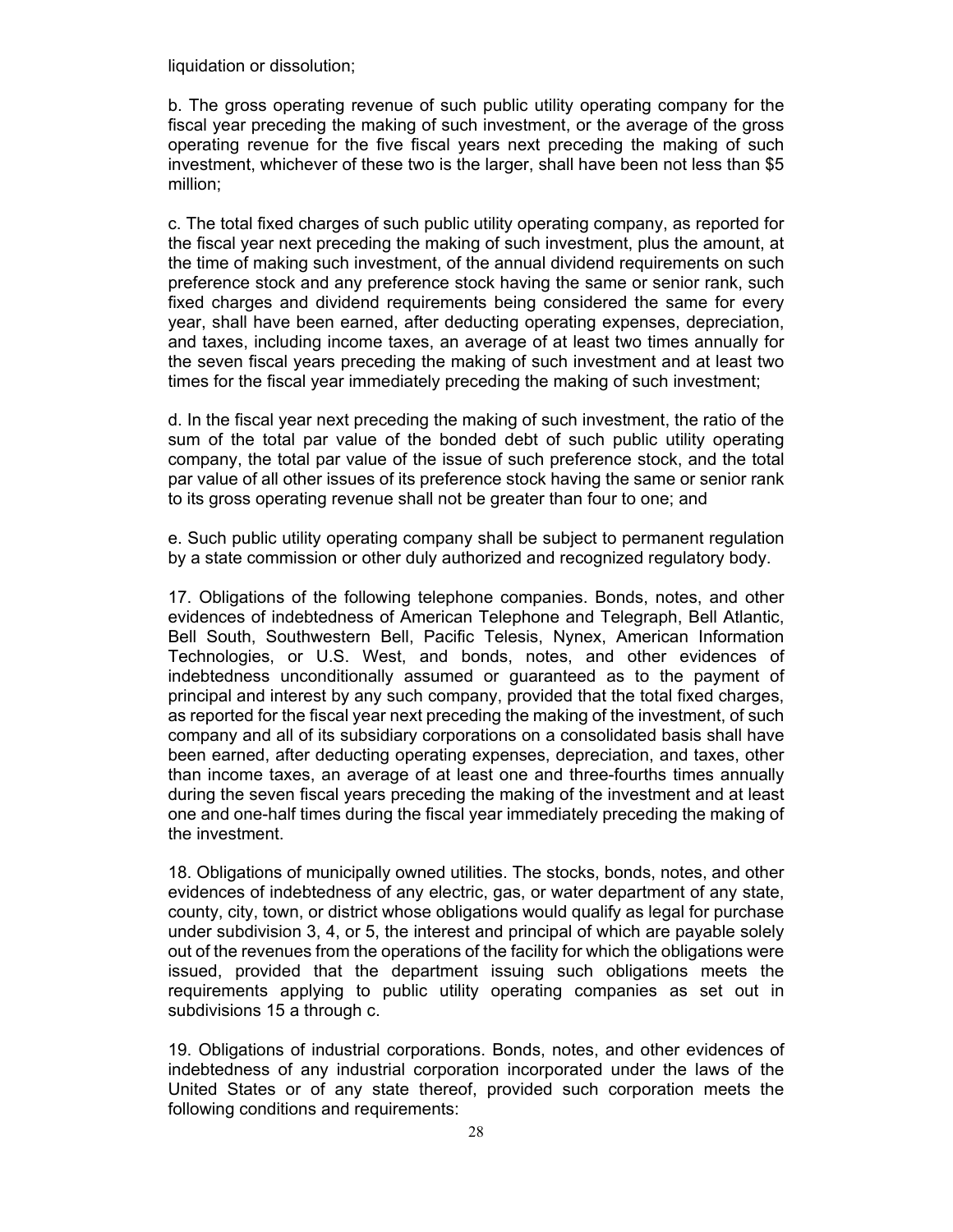a. The gross operating revenue of such corporation for the fiscal year preceding the making of such investment, or the average of the gross operating revenue for the five fiscal years next preceding the making of such investment, whichever of these two is the larger, shall have been not less than \$10 million;

b. The total fixed charges of such corporation, as reported for the fiscal year next preceding the making of the investment, shall have been earned, after deducting operating expenses, depreciation, and taxes, other than income taxes, and depletion in the case of companies commonly considered as depleting their natural resources in the course of business, an average of at least three times annually during the seven fiscal years preceding the making of the investment and at least two and one-half times during the fiscal year immediately preceding the making of the investment;

c. The net working capital of such industrial corporation, as shown by its last published fiscal year-end statement prior to the making of such investment, or in the case of a new issue, as shown by the financial statement of such corporation giving effect to the issuance of any new security, shall be at least equal to the total par value of its bonded debt as shown by such statement; and

d. The aggregate of the average market prices of the total amounts of each of the individual securities of such industrial corporation, junior to its bonded debt and outstanding at the time of the making of such investment, shall be at least equal to the total par value of the bonded debt of such industrial corporation at the time of the making of such investment, such average market price of any one of such individual securities being determined in the same manner as prescribed in subdivision 11 c.

20. Preferred stock of industrial corporations. Any preference stock of any industrial corporation incorporated under the laws of the United States or of any state thereof, provided such stock and such industrial corporation meet the following conditions and requirements:

a. Such stock shall be preferred as to dividends, such dividends shall be cumulative, and such stock shall be preferred as to assets in the event of liquidation or dissolution;

b. The gross operating revenue of such corporation for the fiscal year preceding the making of such investment, or the average of the gross operating revenue for the five fiscal years next preceding the making of such investment, whichever of these two is the larger, shall have been not less than \$10 million;

c. The total fixed charges of such corporation, as reported for the fiscal year next preceding the making of such investment, plus the amount, at the time of making such investment, of the annual dividend requirements on such preference stock and any preference stock having the same or senior rank, such fixed charges and dividend requirements being considered the same for every year, shall have been earned, after deducting operating expenses, depreciation, and taxes, including income taxes, and depletion in the case of companies commonly considered as depleting their natural resources in the course of business, an average of at least four times annually for the seven fiscal years preceding the making of such investment and at least three times for the fiscal year immediately preceding the making of such investment;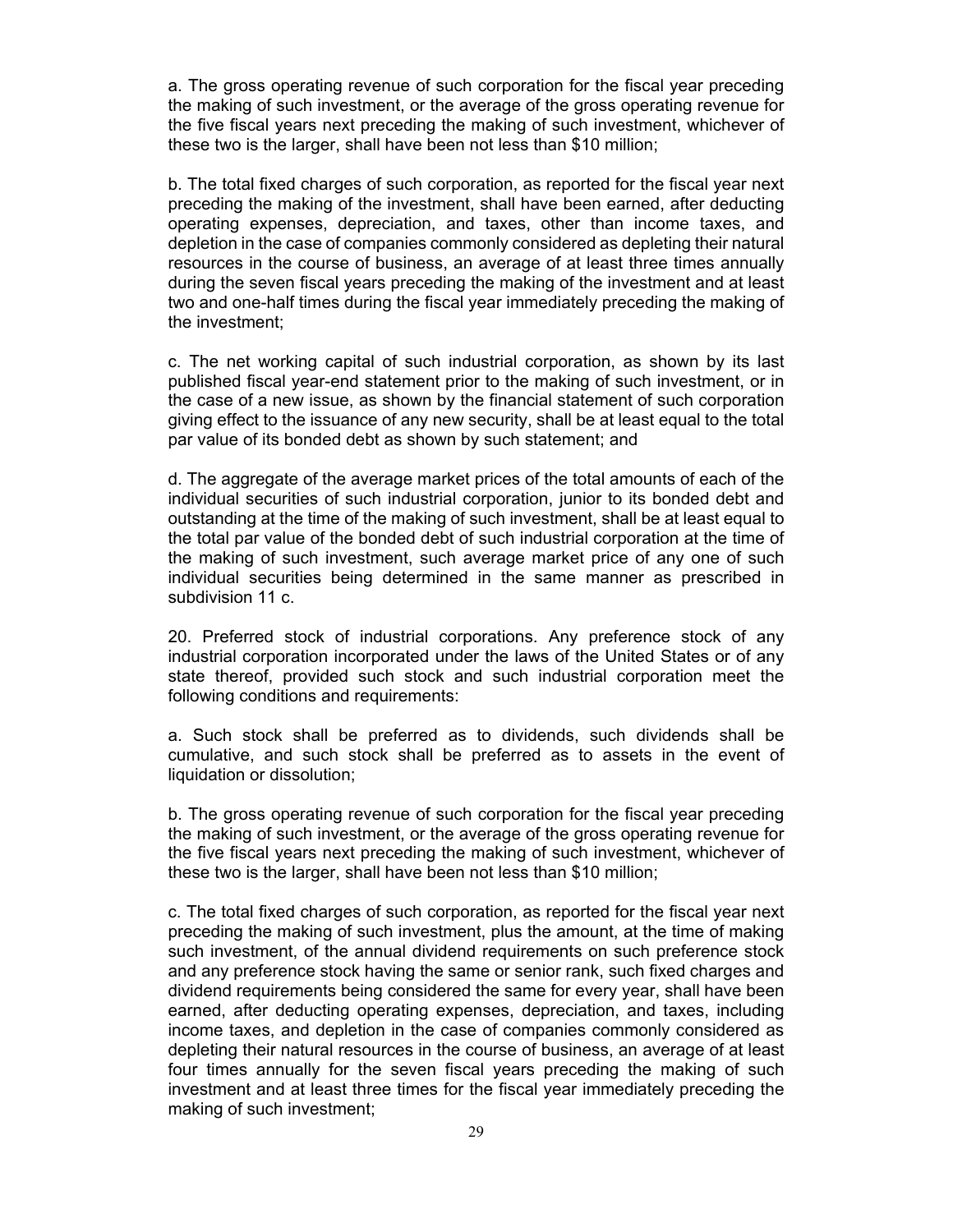d. The net working capital of such industrial corporation, as shown by its last published fiscal year-end statement prior to the making of such investment, or, in the case of a new issue, as shown by the financial statement of such corporation giving effect to the issuance of any new security, shall be at least equal to the total par value of its bonded debt plus the total par value of the issue of such preference stock plus the total par value of all other issues of its preference stock having the same or senior rank; and

e. The aggregate of the lowest market prices of the total amounts of each of the individual securities of such industrial corporation junior to such preference stock and outstanding at the time of the making of such investment shall be at least two and one-half times the par value of the total issue of such preference stock plus the total par value of all other issues of its preference stock having the same or senior rank plus the par value of the total bonded debt of such industrial corporation. Such lowest market price of any one of such individual securities shall be determined by the lowest single quotation of the individual security for a period immediately preceding the making of such investment, which period shall be the full preceding calendar year plus the then-expired portion of the calendar year in which such investment is made, and if such individual security shall not have been outstanding during the full extent of such period, such period shall be deemed to be the length of time such individual security shall have been outstanding.

21. Obligations of finance corporations. Bonds, notes, and other evidences of indebtedness of any finance corporation incorporated under the laws of the United States or of any state thereof, provided such corporation meets the following conditions and requirements:

a. The gross operating income of such corporation for the fiscal year preceding the making of such investment, or the average of the gross operating income for the five fiscal years next preceding the making of such investment, whichever of these two is the larger, shall have been not less than \$5 million;

b. The total fixed charges of such corporation, as reported for the fiscal year next preceding the making of the investment, shall have been earned, after deducting operating expenses, depreciation, and taxes, other than income taxes, an average of at least two and one-half times annually during the seven fiscal years preceding the making of the investment and at least two times during the fiscal year immediately preceding the making of the investment;

c. The aggregate indebtedness of such finance corporation as shown by its last fiscal year-end statement, or, in the case of a new issue, as shown by the financial statement giving effect to the issuance of any new securities, shall be no greater than three times the aggregate net worth, as represented by preferred and common stocks and surplus of such corporation; and

d. The aggregate of the average market prices of the total amounts of each of the individual securities of such finance corporation, junior to its bonded debt and outstanding at the time of the making of such investment, shall be at least equal to one-third of the sum of the par value of the bonded debt plus all other indebtedness of such finance corporation as shown by the last published fiscal year-end statement, such average market price of any one of such individual securities being determined in the same manner as prescribed in subdivision 11 c.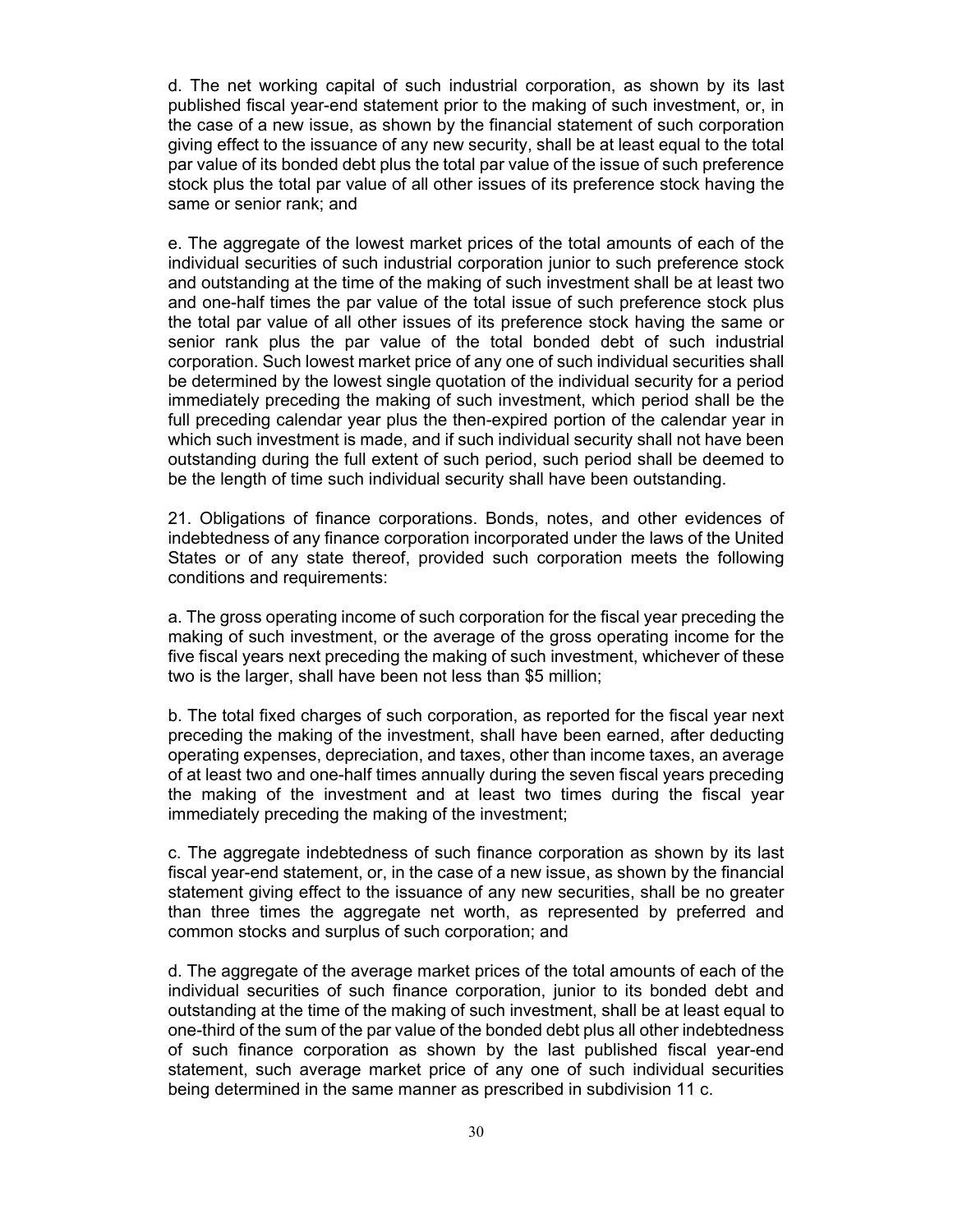22. Preferred stock of finance corporations. Any preference stock of any finance corporation incorporated under the laws of the United States or of any state thereof, provided such stock and such corporation meet the following conditions and requirements:

a. Such stock shall be preferred as to dividends, such dividends shall be cumulative, and such stock shall be preferred as to assets in the event of liquidation or dissolution;

b. The gross operating income of such corporation for the fiscal year preceding the making of such investment, or the average of the gross operating income for the five fiscal years next preceding the making of such investment, whichever of these two is the larger, shall have been not less than \$5 million;

c. The total fixed charges of such finance corporation, as reported for the fiscal year next preceding the making of such investment, plus the amount, at the time of making such investment, of the annual dividend requirements on such preference stock and any preference stock having the same or senior rank, such fixed charges and dividend requirements being considered the same for every year, shall have been earned, after deducting operating expenses, depreciation, and taxes, including income taxes, an average of at least three and one-half times annually for the seven fiscal years preceding the making of such investment and at least three times for the fiscal year immediately preceding the making of such investment;

d. The aggregate indebtedness and par value of the purchased stock, both the issue in question and any issues equal or senior thereto, of such finance corporation as shown by its last published fiscal year-end statement, or, in the case of a new issue, as shown by the financial statement giving effect to the issuance of any new securities, shall be no greater than three times the aggregate par value of the junior securities and surplus of such corporation; and

e. The aggregate of the lowest market prices of the total amounts of each of the individual securities of such finance corporation junior to such preference stock and outstanding at the time of the making of such investment shall be at least equal to one-third of the sum of the par value of such preference stock plus the total par value of all other issues of preference stock having the same or senior rank plus the par value of the total bonded debt plus all other indebtedness of such finance corporation as shown by the last published fiscal year-end statement, such lowest market price of any one of such individual securities being determined in the same manner as prescribed in subdivision 20 e.

23. Federal housing loans. First mortgage real estate loans insured by the Federal Housing Administrator under Title II of the National Housing Act.

24. Certificates of deposit and savings accounts. Certificates of deposit of, and savings accounts in, any bank, banking institution, or trust company, whose deposits are insured by the Federal Deposit Insurance Corporation at the prevailing rate of interest on such certificates or savings accounts; however, no such fiduciary shall invest in such certificates of, or deposits in, any one bank, banking institution, or trust company an amount from any one fund in his or its care which shall be in excess of such amount as shall be fully insured as a deposit in such bank, banking institution, or trust company by the Federal Deposit Insurance Corporation. A corporate fiduciary shall not, however, be prohibited by the terms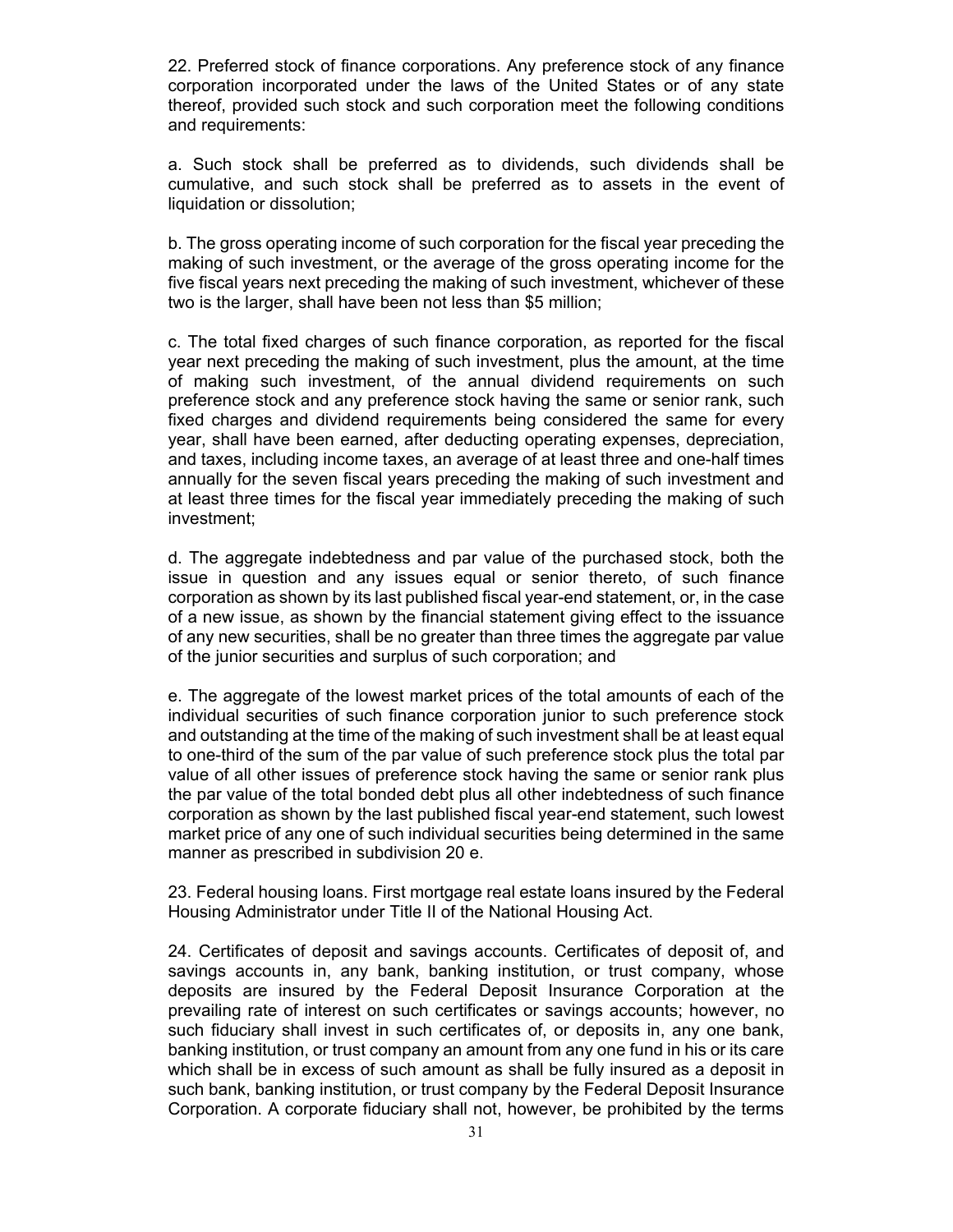of this subdivision from depositing in its own banking department, in the form of demand deposits, savings accounts, time deposits, or certificates of deposit, funds in any amount awaiting investments or distribution, provided that it shall have complied with the provisions of §§ 6.2-1005 and 6.2-1007, with reference to the securing of such deposits.

25. Obligations of International Bank, Asian Development Bank, and African Development Bank. Bonds and other obligations issued, guaranteed, or assumed by the International Bank for Reconstruction and Development, the Asian Development Bank, or the African Development Bank.

26. Deposits in savings institutions. Certificates of deposit of, and savings accounts in, any state or federal savings institution or savings bank lawfully authorized to do business in the Commonwealth whose accounts are insured by the Federal Deposit Insurance Corporation or other federal insurance agency; however, no such fiduciary shall invest in such shares of any one such association an amount from any one fund in his or its care which shall be in excess of such amount as shall be fully insured as an account in such association by the Federal Deposit Insurance Corporation or other federal insurance agency.

27. Certificates evidencing ownership of undivided interests in pools of mortgages. Certificates evidencing ownership of undivided interests in pools of bonds or negotiable notes directly secured by first lien deeds of trust or mortgages on real property located in the Commonwealth improved by single-family residential housing units or multi-family dwelling units, provided that (i) such certificates are rated AA or better by a nationally recognized independent rating agency; (ii) the loans evidenced by such bonds or negotiable notes do not exceed 80 percent of the fair market value, as determined by an independent appraisal thereof, of the real property and the improvements thereon securing such loans; and (iii) such bonds or negotiable notes are assigned to a corporate trustee for the benefit of the holders of such certificates.

28. Shares in credit unions. Shares and share certificates in any credit union lawfully authorized to do business in the Commonwealth whose accounts are insured by the National Credit Union Share Insurance Fund or the Virginia Credit Union Share Insurance Corporation, provided no such fiduciary shall invest in such shares an amount from any one fund in his or its care which shall be in excess of such amount as shall be fully insured as an account in such credit union by the National Credit Union Share Insurance Fund or the Virginia Credit Union Share Insurance Corporation.

B. Whenever under the terms of this section the par value of a preference stock is required to be used in a computation, there shall be used instead of such par value the liquidating value of such preference stock in the case of involuntary liquidation, as prescribed by the terms of its issue, in the event that such liquidating value shall be greater than the par value of such preference stock; or in the event that the preference stock in question has no par value, then such liquidating value shall be used instead; or when such preference stock shall be one of no par value and one for which no such liquidating value shall have been so prescribed, then for the purposes of such computation the preference stock in question shall be deemed to have a value of \$100 per share.

C. When any security provided for in this section is purchased by a fiduciary and at the time of such purchase the statement for the preceding fiscal year of the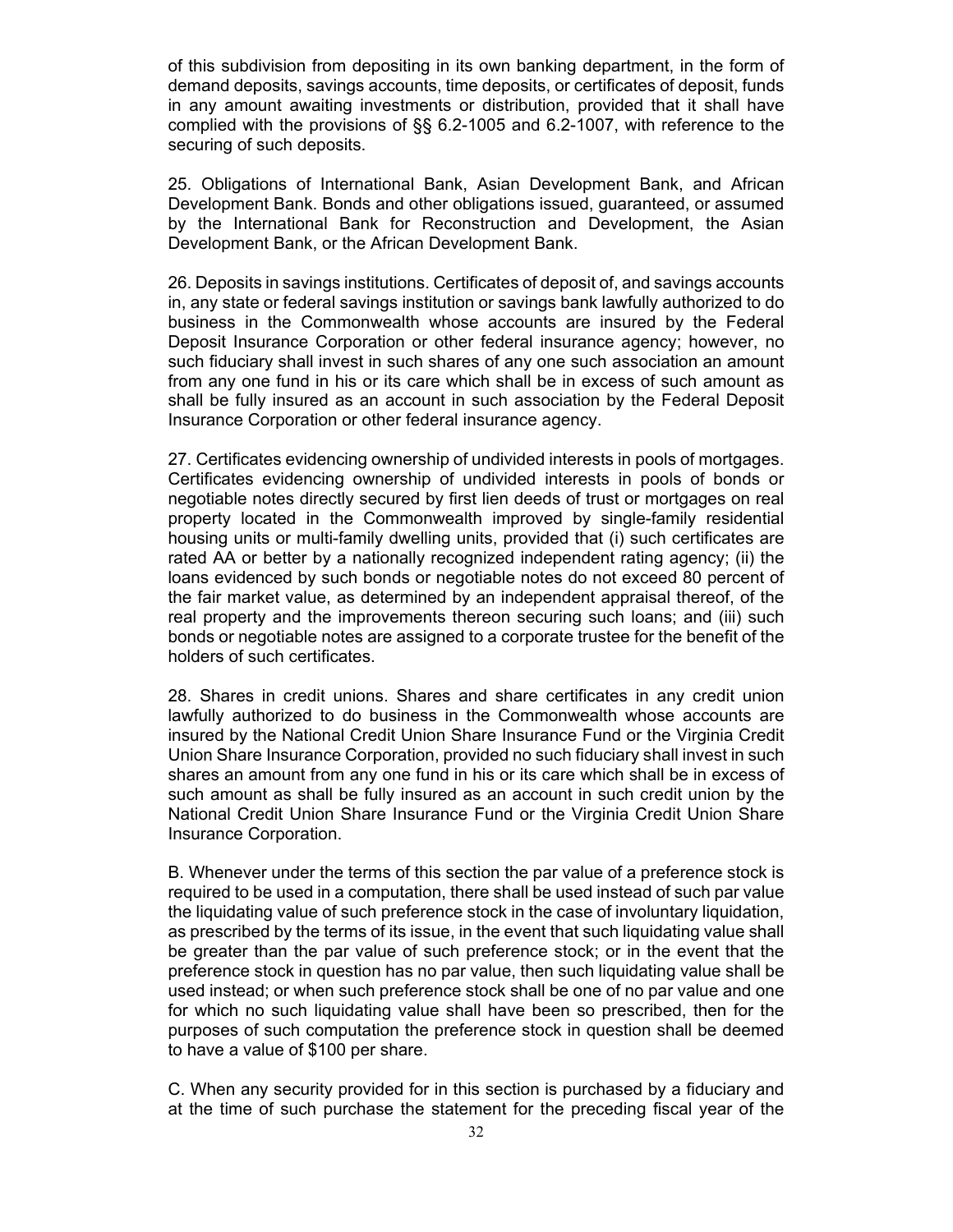corporation issuing the security so being purchased has not been published and is therefore not available, the statement of such corporation for the fiscal year immediately prior to such preceding fiscal year shall be considered the statement for such preceding fiscal year and shall have the same force and effect as the statement for the fiscal year preceding such purchase, provided the date of such purchase is not more than four months after the end of the last fiscal year of the corporation.

D. In testing a new issue of securities under the provisions of this section, it shall be permissible, in determining the number of times that fixed charges or preferred dividend requirements have been earned, to use pro forma fixed charges or dividend requirements, provided the corporation or its corporate predecessor has been in existence for a period of not less than seven years.

E. Investments made under the provisions of this section, if in conformity with the requirements of this section at the time such investments were made, may be retained even though they cease to be eligible for purchase under the provisions of this section, but shall be subject to the provisions of the Uniform Prudent Investor Act (§ 64.2-780 et seq.).

2012, c. 614.

#### ARTICLE 2 **Treasurers**

**§ 58.1-3149. Money received to be deposited. -** All money received by a treasurer for the account of either the Commonwealth or the treasurer's county or city shall be deposited intact by the treasurer as promptly as practical after its receipt in a bank or savings institution authorized to act as depository therefor. All deposits made pursuant to this provision shall be made in the name of the treasurer's county or city. The treasurer may designate any bank or savings and loan association authorized to act as a depository to receive any payments due to the county or city directly, either through a processing facility or through a branch office.

Code 1950, § 58-939; 1975, c. 20; 1984, c. 675; 1992, c. 683; 1996, c. 77.

The chapters of the acts of assembly referenced in the historical citation at the end of this section may not constitute a comprehensive list of such chapters and may exclude chapters whose provisions have expired.

**§ 58.1-3150. Duties of depository officers. -** No treasurer or executive officer of any depository shall permit any public deposit to remain in any depository which is not a "qualified public depository" as defined in §2.1-360 (b) and which is not secured pursuant to the Virginia Security for Public Deposits Act (§2.1-359 et seq.). (Code 1950, § 58-948; 1984, c. 675; 1996, cc. 364, 390.)

**The 1996 amendments. –** The 1996 amendments by cc. 364 and 390 are identical, and rewrote the section which formerly read; "No treasurer or executive officer of any depository shall permit the amount of money on deposit with any depository at any time pursuant to the provisions of this article to exceed the amount of bond given or the value of the securities pledged and deposited to secure such money, plus the amount insured by the Federal Insurance Deposit Corporation."